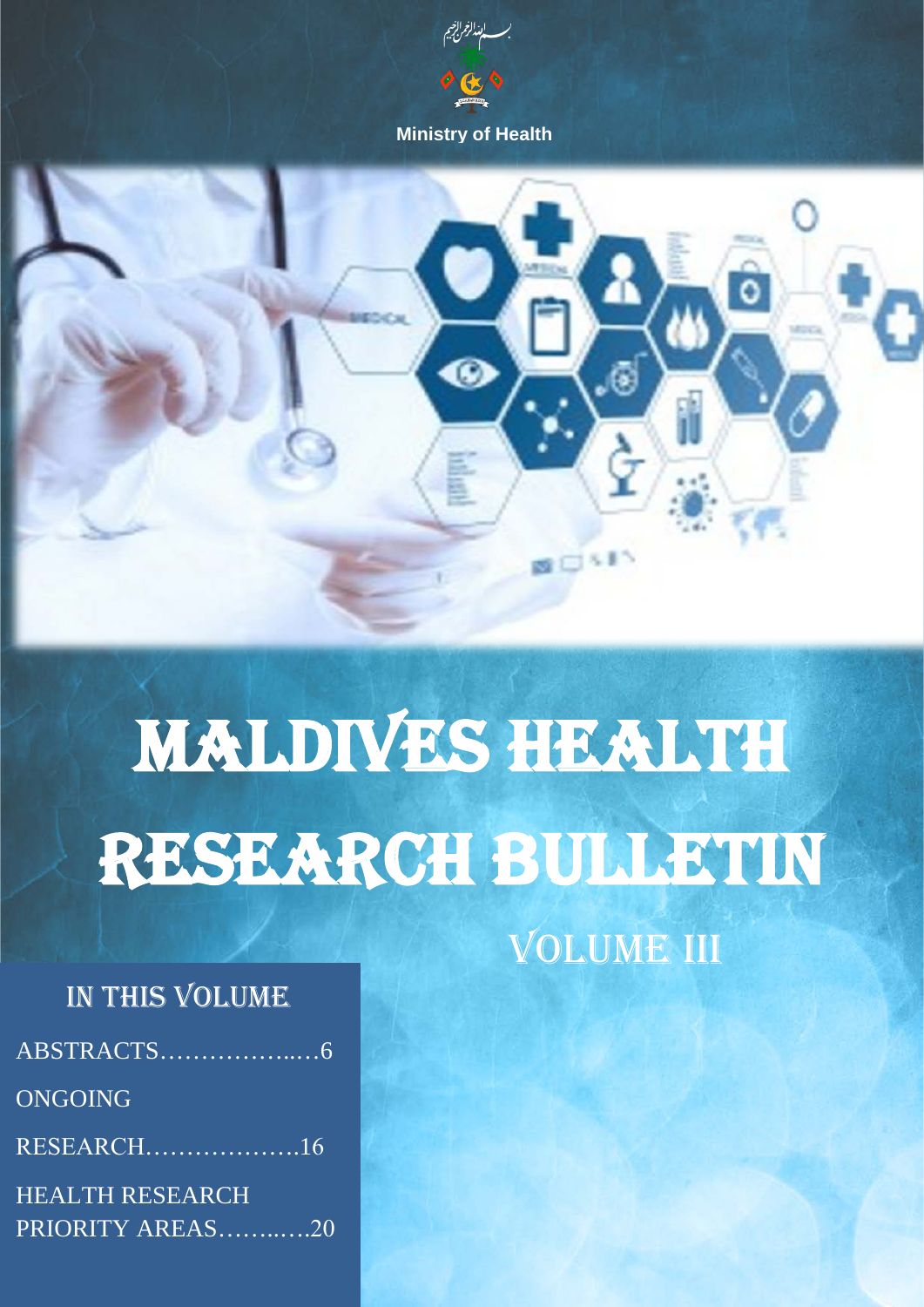© Ministry of Health 2015 All rights reserved. No part of this publication may be reproduced or transmitted in any form or by any means without a written permission from the Ministry of Health. Excerpts from this publication may be used for research and other purposes provided that due acknowledgement is made.

This publication is intended to provide accurate information and includes materials from sources considered to be reliable. It should also be recognized that the data used in this publication were accurate at the time of compilation and printing although some changes due to revision and change in collection may have occurred since then.

|                                                                                              | Published by:                              | Health Information & Research Section,<br>Planning and International Health (PIH),<br>Ministry of Health (MOH)<br>Male' Republic of Maldives<br>Tel: +960 3328887<br>Fax: +960 3328889<br>Email: ppd@health.gov.mv |  |  |  |  |
|----------------------------------------------------------------------------------------------|--------------------------------------------|--------------------------------------------------------------------------------------------------------------------------------------------------------------------------------------------------------------------|--|--|--|--|
|                                                                                              |                                            | Website: http://www.health.gov.mv                                                                                                                                                                                  |  |  |  |  |
|                                                                                              | <b>Data Verification:</b>                  | Moomina Abdulla (Assistant Director/MOH)<br>Fathmath Shamah (Senior Research Officer / MOH)                                                                                                                        |  |  |  |  |
|                                                                                              | Layout and Design: Abdullah Nahid          |                                                                                                                                                                                                                    |  |  |  |  |
|                                                                                              | Data Compilation:<br>/MOH)                 | Aishath<br>Muneeza (Senior Administrative<br><b>Officer</b>                                                                                                                                                        |  |  |  |  |
| Date of Publication: 10 <sup>th</sup> April 2016                                             |                                            |                                                                                                                                                                                                                    |  |  |  |  |
|                                                                                              | <b>Previous volumes</b><br><b>Volume 1</b> |                                                                                                                                                                                                                    |  |  |  |  |
| http://www.health.gov.mv/publications/19_1396846320_maldives_Health_<br>Reseach_Bulletin.pdf |                                            |                                                                                                                                                                                                                    |  |  |  |  |
|                                                                                              | <b>Volume 2</b>                            | http://www.health.gov.mv/publications/Maldives%20Health%20Research%                                                                                                                                                |  |  |  |  |

[20Bulletin,%20V2,%202015.pdf](http://www.health.gov.mv/publications/Maldives%20Health%20Research%20Bulletin,%20V2,%202015.pdf)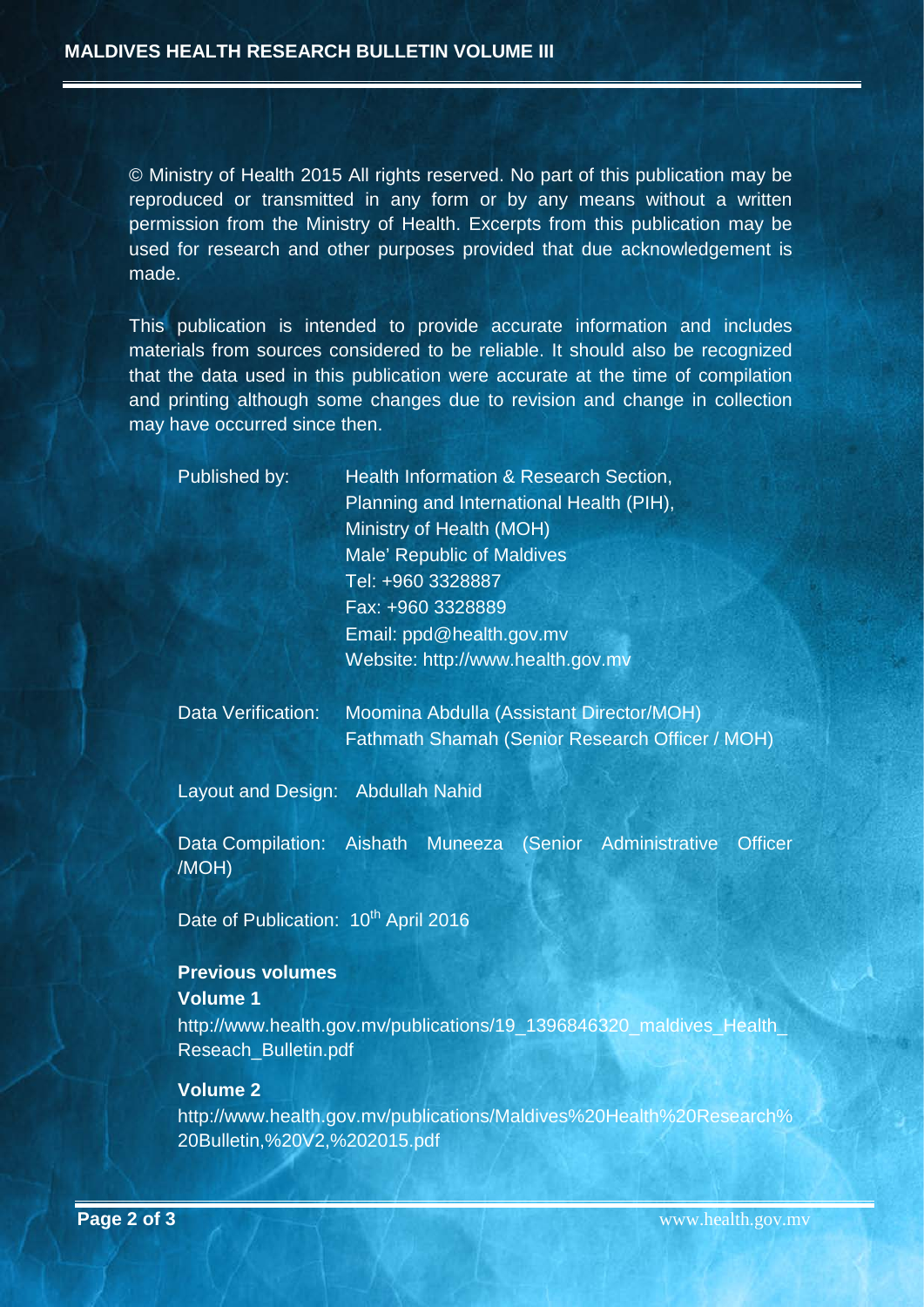#### <span id="page-2-0"></span>**FOREWORD**

The Ministry of Health published the second volume of the Maldives Health Research Bulletin in the World Health Day of 2015 with the key objective of sharing information acquired through research conducted by Maldivian researchers and those related to Maldives. Other objectives of publishing a health research bulletin includes (1) to create a common platform in which health students, health researchers and those who are interested to pursue health research can gain easy access to quality health research materials relevant to Maldivian context, (2) to provide technical support to health students, health researchers and those who are interested in Maldivian health research by providing information related to existing and ongoing research as well as by highlighting the health research priority areas and (3) to ensure that research is conducted in line with national health research priority areas in accordance with legislation of Maldives and the standards of World Health Organisation.

This third volume of the Maldives Health Research Bulletin includes 07 abstracts of health research conducted in Maldives along with information about ongoing research, the most recent health research priority list and an overview of the functions and procedures of the National Health Research Committee. Also, this bulletin includes an overview of the ongoing surveys conducted by Ministry of Health (Maldives Demographic Health Survey and Rapid Assessment of Avoidable Blindness Survey). It is anticipated that these research studies will facilitate to develop, monitor and evaluate policies and programs in the field of health.

The Ministry of Health would also like to acknowledge the contributions of the Maldives Health Research Bulletin development team of the Health Information Research Section of Planning and International Health of Ministry of Health.

Additionally, the Ministry of Health highly appreciates and acknowledges the efforts of health researchers including those researchers who had contributed to this bulletin.

It is hoped that these research would contribute to the development of the health sector of Maldives and would contribute to the strengthening of interventions and programs in the health sector.

Ms Iruthisham Adam Minister of Health, Maldives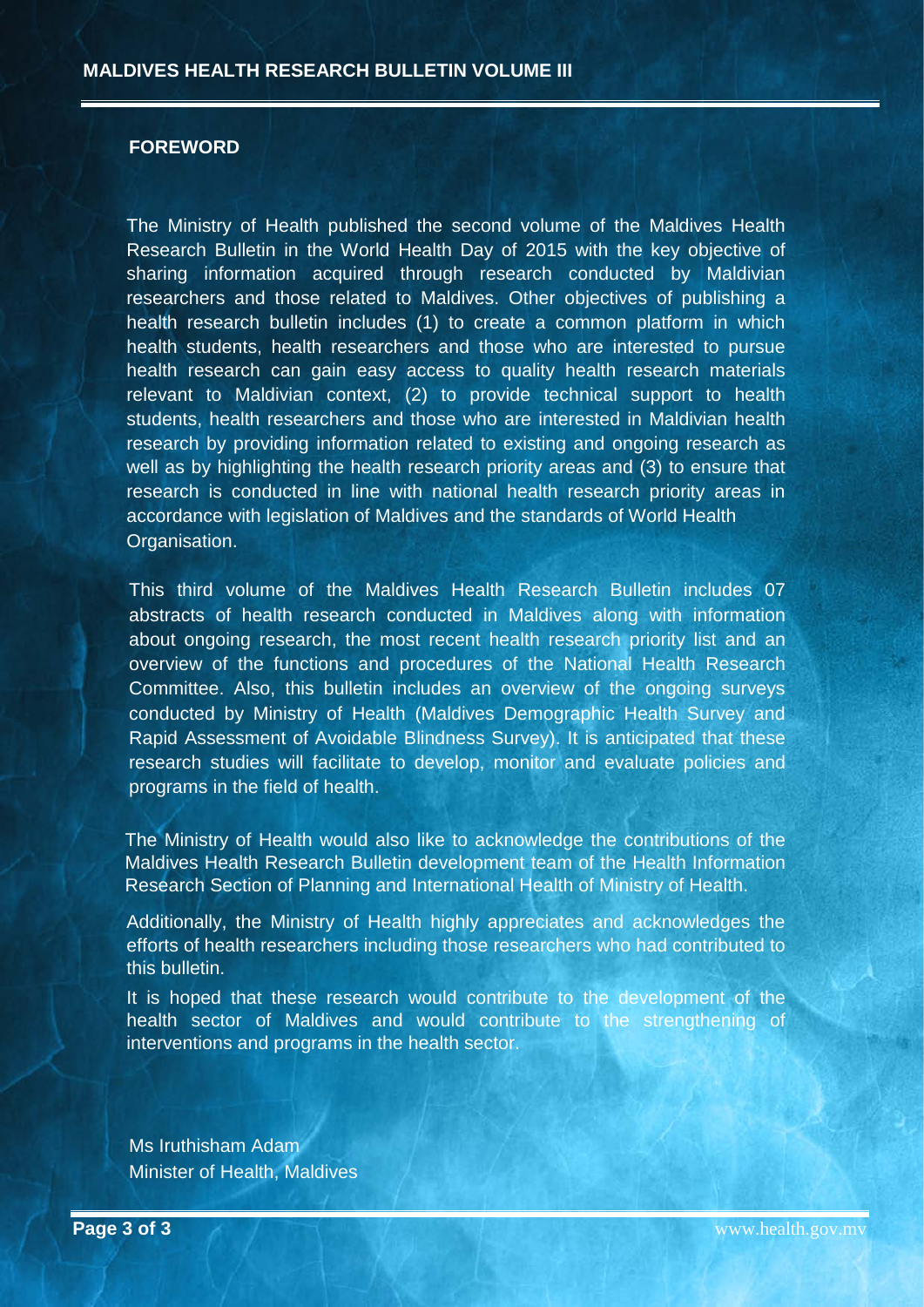| <b>Contents</b>                                                                                                                                                                       | 3                   |  |  |
|---------------------------------------------------------------------------------------------------------------------------------------------------------------------------------------|---------------------|--|--|
| <b>FOREWORD</b>                                                                                                                                                                       |                     |  |  |
| <b>ABSTRACTS</b><br>BASELINE SURVEY REPORT - YOUTH HEALTH AND WELLBEING PILOT PROJECT                                                                                                 | $5\phantom{.}$<br>5 |  |  |
| FACTORS ASSOCIATED WITH POST-NATAL CARE UTILIZATION AMONG MOTHERS IN MALDIVES                                                                                                         | 6                   |  |  |
| THE ECONOMIC BURDEN OF MEDICAL TREATMENT OVESEAS: A CROSS SECTIONAL STUDY OF<br><b>MALDIVIAN TREATMENT</b>                                                                            | 8                   |  |  |
| CHANGES IN ACCESS TO AND COSTS OF OVERSEAS TREATMENT AFTER THE INTRODUCTION OF<br>UNIVERSAL HEALTH COVERAGE IN THE MALDIVES: FINDINGS FROM SURVEYS AND THE ANALYSIS<br>OF CLAIMS DATA | $\overline{9}$      |  |  |
| EFFECT OF EFFICACY ON NURSING PERFORMANCE IN INDIRA GANDHI MEMORIAL HOSPITAL,<br><b>MALDIVES 2015</b>                                                                                 | 11                  |  |  |
| <b>SCHOOL HEALTH SURVEY 2015</b>                                                                                                                                                      | 13                  |  |  |
| EVALUATION OF CRITICAL SUCCESS FACTORS FOR TELEMEDICINE IMPLEMENTATION                                                                                                                | 14                  |  |  |
| ONGOING RESEARCH/SURVEYS CONDUCTED BY MINISTRY OF HEALTH<br>RAPID ASSESSMENT OF AVOIDABLE BLINDNESS (RAAB)                                                                            | 17<br>17            |  |  |
| <b>SURVEY IN MALDIVES</b>                                                                                                                                                             | 17                  |  |  |
| MALDIVES DEMOGRAPHIC AND HEALTH SURVEY 2016                                                                                                                                           | 18                  |  |  |
| NATONAL HEALTH RESEARCH PRIORITY AREAS<br>NATIONAL HEALTH RESEARCH COMMITTEE AND PROCEDURE<br>NATIONAL HEALTH RESEARCH COMMITTEE APPROVED RESEARCHES 2015/2016                        | 20<br>21<br>22      |  |  |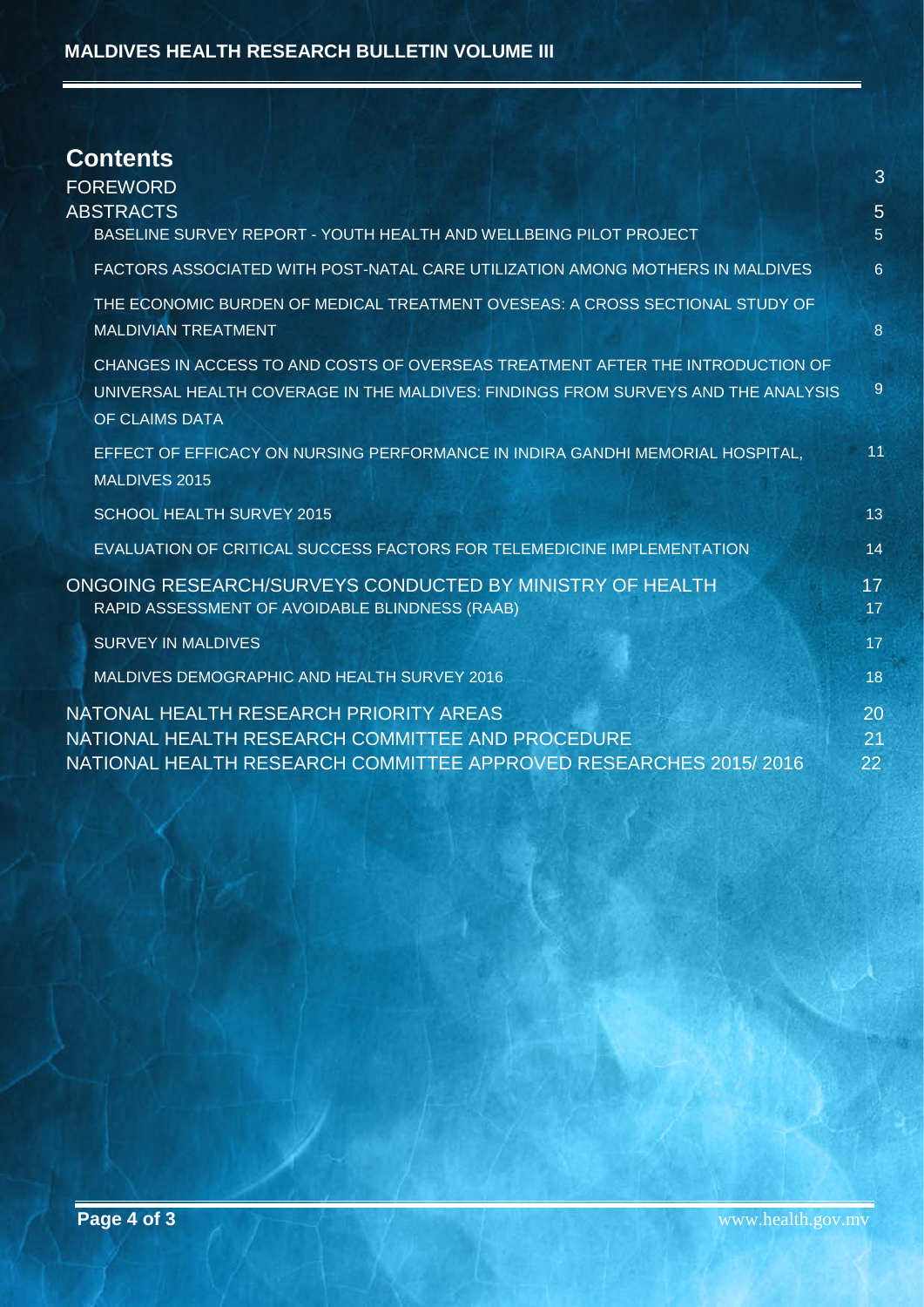## **ABSTRACTS**

# <span id="page-4-1"></span><span id="page-4-0"></span>**BASELINE SURVEY REPORT - YOUTH HEALTH AND WELLBEING PILOT PROJECT**

**AUTHOR(S)/ CONTRIBUTOR(S):** SofooraKawsar Usman & Team **RESEARCH DURATION:** 03rd April 2014

#### **OBJECTIVES**

The survey objective is to collect data to provide information required to support implementation of 'Save a Mate' program in

Youth Health and Wellbeing project carried out by Maldives Red Crescent (MRC). Save a Mate (SAM) helps build skills and knowledge of young people to provide support to their peers on these issues aiming to build resilience, increase knowledge and support networks and to prevent the uptake of harmful behaviours. It is involved in providing education, training and first aid services and health promotion initiatives related to drug use.

#### **RATIONALE/ JUSTIFICATION**

It has been decades since the introduction of drugs into Maldives. In spite of work carried out by government, civil society and international organizations, the rate of substance use and the health issues that comes with it has increased over the years. Global school-based student health survey indicated that among students who had ever tried drugs, 67.7% were 13 years old or younger when they first tried drugs (MOE, 2009). Furthermore, among students who ever drank alcohol or smoked cigarette, 71.5% of students had their first drink before the age of 14 years (MOE, 2009, p. 6). Hence, it clearly indicates that specific interventions and strategies need to be designed to cater this population group such as educating general public and drug users to help out their friends in emergencies. Thus, this survey aims to assist MRC in developing and implementing one such program.

#### **METHODOLOGY**

Baseline survey was carried out in four locations, capital city Male', Villimale', N.Manadhoo and N. Holhudhoo. A mixedmethod approach was adopted including both quantitative and qualitative data collection techniques to carry out the survey. A total of 364 respondents completed the questionnaires.

#### **RESULTS/FINDINGS**

Findings of this baseline concluded that young people aged 15-24 years have met drug users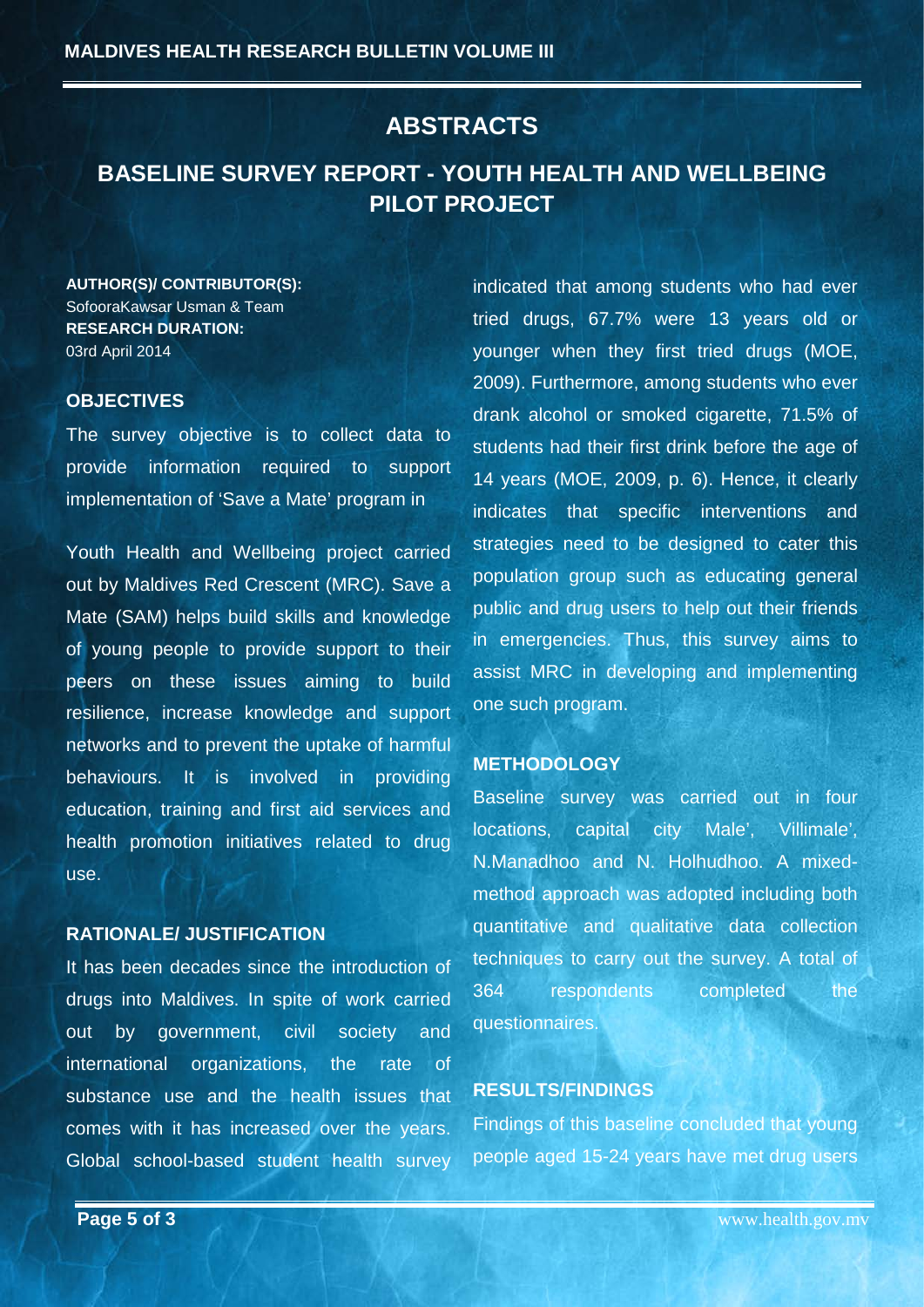more often, drug users did not know why and how someone can go through an over dose (OD), majority of the respondents did not know how to identify and OD and how to respond to OD, majority of youth felt comfortable to share information on prevention of OD and majority of people believed that MRC should get involved in OD prevention and preventing other drug related emergencies.

#### **IMPLICATION**

While implementing SAM program, it is important to involve young people in the trainings. Although the program is aimed to be implemented in N.Manadhoo and Holhudhoo, it was highly recommended by stakeholders that this program needs to be implemented in N. Velidhoo because of increased drug use among children and youths in the island.

Findings from the survey also indicated in case of an OD situation given the prominent presence of police and their vehicles in the

community, the target population needs to be encouraged to call the police for help.

Since a lot of drugs users were not very clear on signs of OD and proper approach to respond to OD, it is important to design training to convey these topics very clearly. A referral system should be established to coordinate services; this will also support data collection for programme needs. It is suggested that MRC explore the possibility of setting up a helpline and an online portal for discussion and guidance on issues around drug related harm.

#### **CONCLUSION**

The result of the survey confirms that there is a need and scope for a project to minimize drug related harm. Therefore, Youth Health and Wellbeing project can be implemented and accepted by the target communities.

**TO ACCESS FULL ARTICLE EMAIL TO:** [info@redcrescent.org.mv](mailto:info@redcrescent.org.mv)

# <span id="page-5-0"></span>**FACTORS ASSOCIATED WITH POST-NATAL CARE UTILIZATION AMONG MOTHERS IN MALDIVES**

#### **AUTHOR(S)/ CONTRIBUTOR(S):**

Sheeza Ibrahim, SariyamonTiraphat, and Seoah Hong **RESEARCH DURATION:** 03rd May 2015 - 25th May 2015 **PUBLISHED IN:** Journal of Public Health and Development/Mahidol

#### **OBJECTIVES**

To determine the prevalence of postnatal care utilization and factors associated with PNC among mothers in Maldives islands.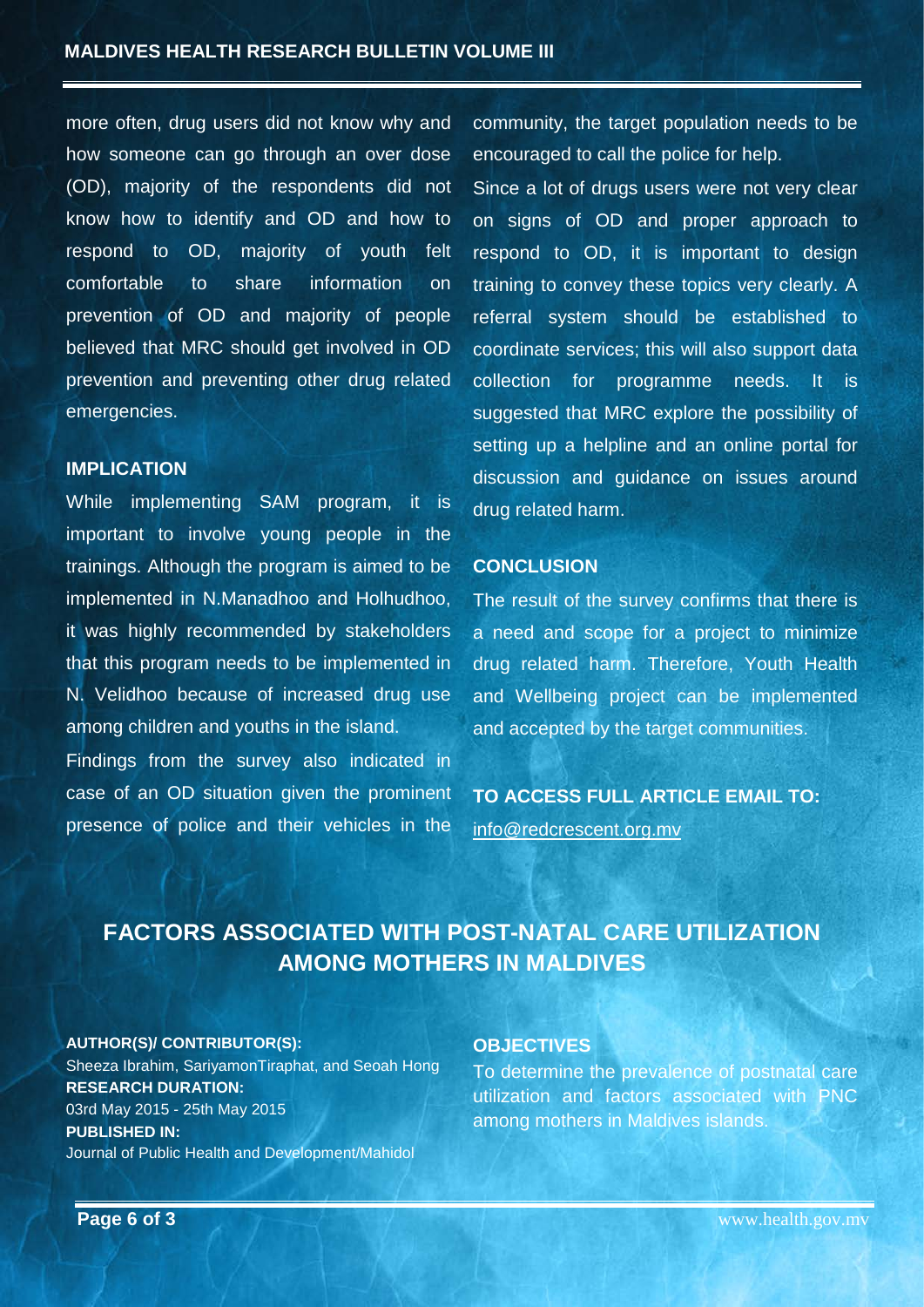#### **RESEARCH QUESTION**

What is the prevalence of Postnatal Care (PNC) utilization among mothers in atoll, region and central level of health facilities in Maldives? Which factors are related to postnatal care utilization?

#### **RATIONALE/ JUSTIFICATION**

To find out the factors associated with postnatal care utilization. To identify the factors in utilization of PNC. To improve utilization of PNC for betterment of mother and child health. Postnatal care is very important to prevent mother and baby from deaths.

However, still postnatal care utilization is very less throughout the world. Also, research studies in Maldives about the associated factors of PNC utilization are limited. Many factors such as predisposing factors, enabling factors and need factors are associated with PNC utilization.

#### **METHODOLOGY**

This study was a community based cross sectional study under taken in three different communities with primary secondary and tertiary hospital in Maldives. Samples of 253 mothers were drawn from the study population. Information was collected using self-administered questionnaire based on the factors from Andersen's health care utilization model and Donabedian quality of care model.

#### **RESULTS/FINDINGS**

The study results showed that 34% of the mothers were utilizing the PNC service. Multiple logistic regressions showed that cost of transportation, mental health status and health insurance were the significant predictor for PNC utilization. Mothers who perceived cost of transportations expensive had more chance of utilization of PNC service than the people who perceived as the transport cost is low. Mothers who perceived that the national health insurance scheme is very good had more chance of PNC utilization. And mothers who had mental health problems had increased the chance of utilizing the PNC service.

#### **IMPLICATION**

Strengthening the primary health care by promoting PNC utilization at primary level health facilities. Improve the patient care by monitoring the patient condition at house hold level. Enhance the public transport system with better facility.

#### **CONCLUSION**

Improve the provision of PNC service by strengthening the national health insurance scheme. Establishment of a good public transport system would be a supportive factor for the utilization of PNC service. Reassurance of easy access to the health service by enhancing the national health insurance scheme and close monitoring to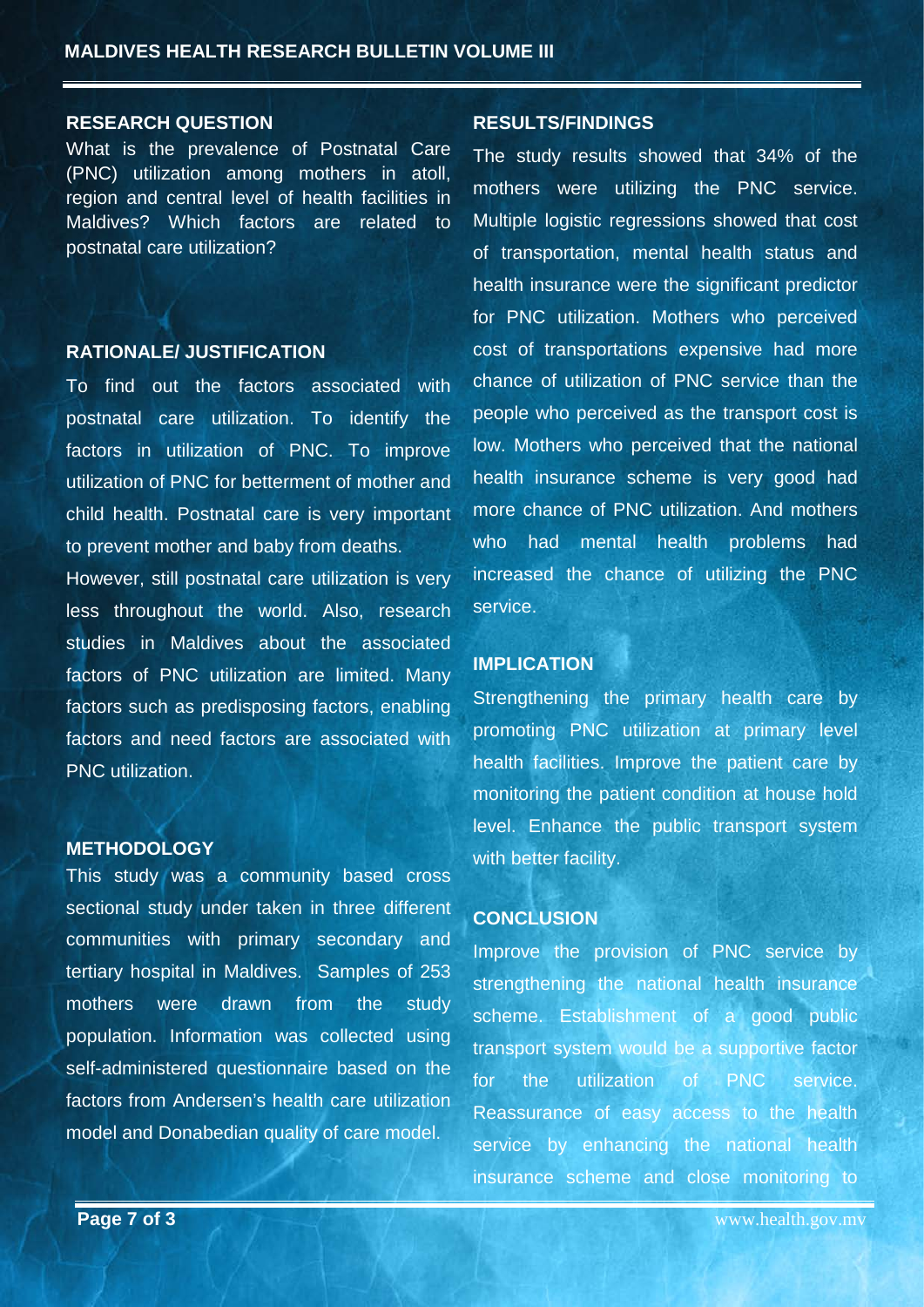#### **MALDIVES HEALTH RESEARCH BULLETIN VOLUME III**

support the mothers with frequent home visiting. Increasing the utilization of PNC service will improve the health of mother and child.

**TO ACCESS FULL ARTICLE***:* Journal of Public Health and Development/ Volume 13. No. 3 September –December 2015

# <span id="page-7-0"></span>**THE ECONOMIC BURDEN OF MEDICAL TREATMENT OVESEAS: A CROSS SECTIONAL STUDY OF MALDIVIAN TREATMENT**

#### **AUTHOR(S)/ CONTRIBUTOR(S):**

Mariyam Suzana, Anne Mills, Viroj Tangcharoensathien and Virasakdi Chongsuvivatwong **RESEARCH DURATION:** 15th June 2013 - 31st December 2013 **PUBLISHED IN:** BioMed Central Health service research

#### **OBJECTIVES**

The purpose of this study was to estimate the costs of overseas medical treatment incurred by the households of medical travellers from Maldives and assess the burden of medical treatment overseas on the government and on households.

#### **RATIONALE/ JUSTIFICATION**

Access to tertiary care is a problem common to many small states, especially island ones. Although medical treatment overseas (MTO) may result in cost savings to high income countries, it can be a relatively high cost for low and middle income source countries. The focus of many of the existing studies on MTO is on the supply side of the industry. Empirical findings on the demand for MTO and its effects on the resource constrained economy

are essential to guide better policy responses. The key features that differentiate the setting from other countries facing similar problems are its remoteness and smallness that limit the opportunities for economies of scale and competition, which increases the cost of inputs for the provision of health care.

#### **METHODOLOGY**

A survey was conducted of inbound Maldivian medical travellers who travelled during the period June – December 2013. Participants were stratified by the source of funds used for treatment abroad. 344 subsidized and 471 privately funded Maldivians were interviewed. Self-reported data on the utilization and expenses incurred during the last visit abroad, including both expenses covered by the government and borne by the household, were collected using a researcher administered structured questionnaire.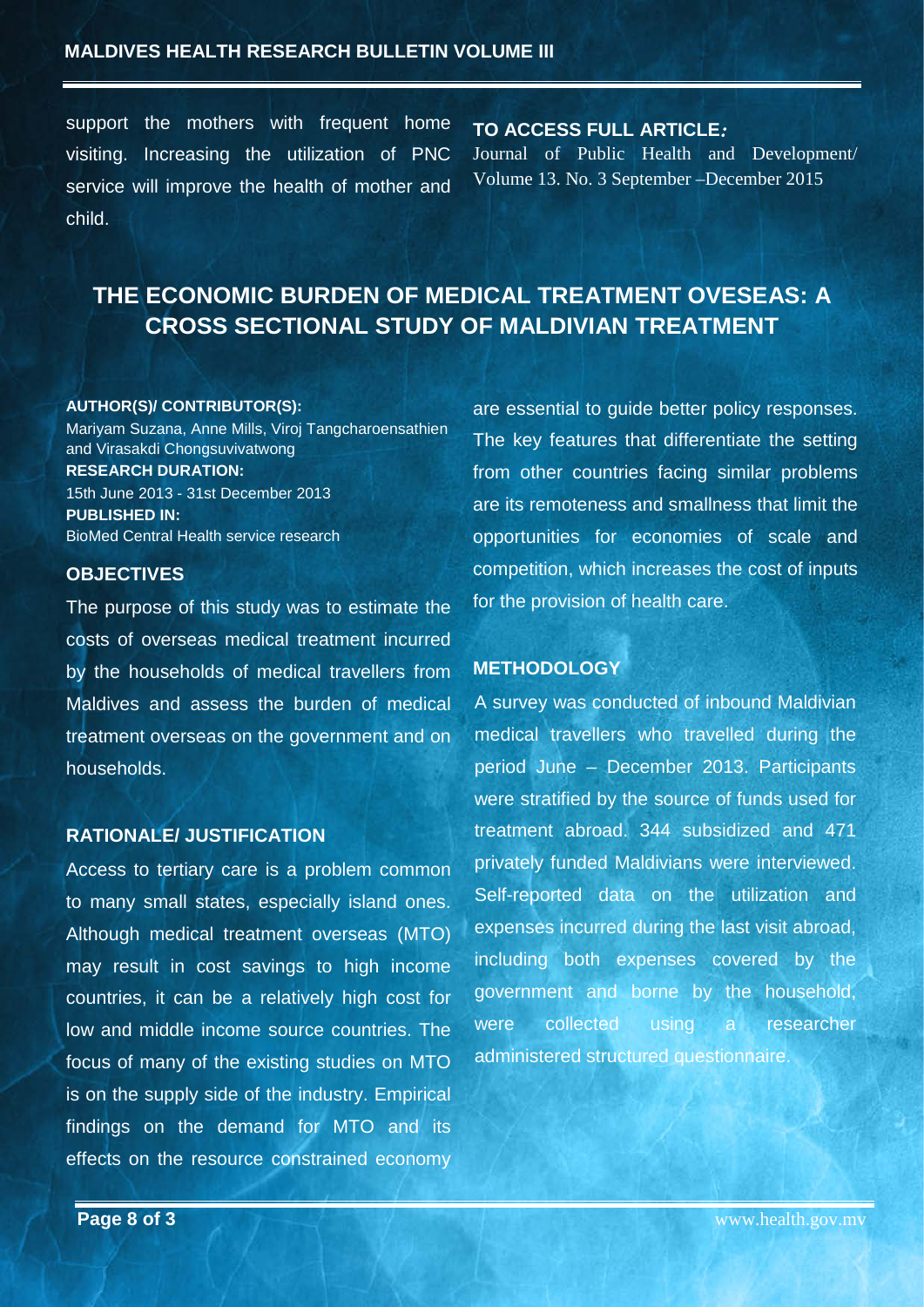#### **RESULTS/FINDINGS**

The median per capita total cost of a medical travel episode amounted to \$1,470. 48% of the cost was spent on travel. 26% was spent on direct medical costs, which were markedly higher among patients subsidized by the government than self-funded patients ( $p =$ <0.001). The two highest areas of spending for public funds were neoplasms and diseases of the circulatory system in contrast to diseases of the musculoskeletal system and nervous system for privately funded patients. Medical treatment overseas imposed a considerable burden on households as 43 % of the households of medical travellers suffered from catastrophic health spending. Annually, an estimated \$68.9 million was spent to obtain treatment for Maldivians in overseas health facilities (\$204 per capita),

representing 4.8 % of the country's GDP.

#### **CONCLUSION**

Overseas medical treatment represents a substantial economic burden to the Maldives in terms of lost consumer spending in the local economy and catastrophic health spending by households. Geographical inequality in access to public funds for MTO and the disproportionate travel cost borne by travellers from rural areas need to be addressed in the existing Universal Health Care program to minimize the burden of MTO. Increased investment to create more capacity in the domestic health infrastructure either through government, private or by foreign direct investment can help divert the outflow on MTO.

#### **TO ACCESS FULL ARTICLE***:* [http://bmchealthservres.biomedcentral.com/art](http://bmchealthservres.biomedcentral.com/articles/10.1186/s12913-015-1054-2) [icles/10.1186/s12913-015-1054-2](http://bmchealthservres.biomedcentral.com/articles/10.1186/s12913-015-1054-2)

<span id="page-8-0"></span>**CHANGES IN ACCESS TO AND COSTS OF OVERSEAS TREATMENT AFTER THE INTRODUCTION OF UNIVERSAL HEALTH COVERAGE IN THE MALDIVES: FINDINGS FROM SURVEYS AND THE ANALYSIS OF CLAIMS DATA**

#### **AUTHOR(S)/ CONTRIBUTOR(S):**

Mariyam Suzana, Virasakdi Chongsuvivatwong **RESEARCH DURATION:** 15th June 2013 - 31st December 2013 **PUBLISHED IN:** Health Services Management Research

#### **OBJECTIVES**

This study aimed to assess the changes in access to treatment overseas and its disparities before and after universal health care was introduced in 2012 in the island state of Maldives.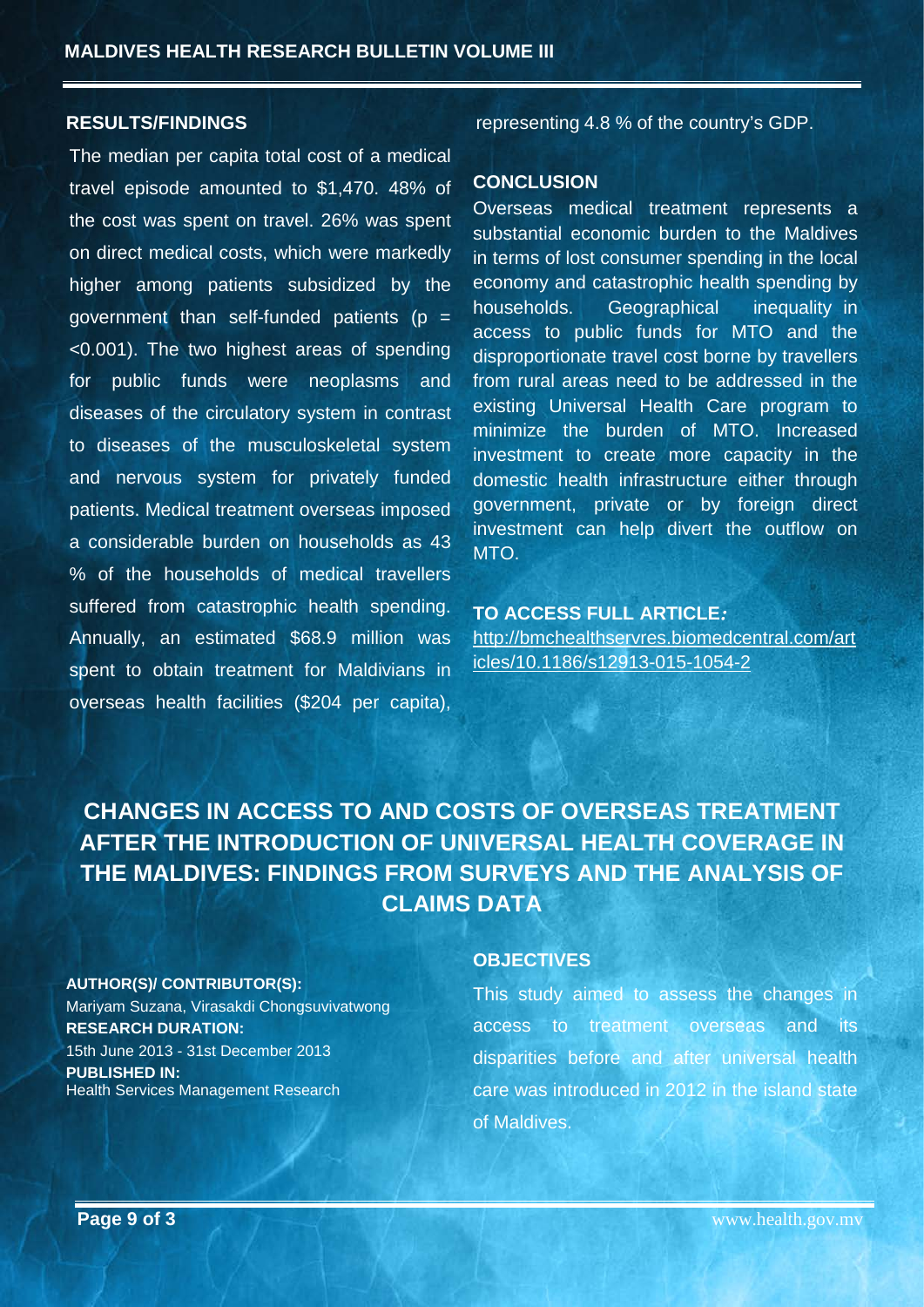#### **RATIONALE/ JUSTIFICATION**

Access to health services, especially tertiary care is a problem for dispersed populations living in remote areas. The Republic of Maldives, situated in the Indian Ocean presents this unique geographic setting that poses critical challenges to accessing tertiary health care. Delivery of health care is a daunting job in the Maldives because of the extensive dispersion of the population, with limited public transport and a large expatriate health workforce with high turnover. Estimates of 2009 showed both geographic and economic inequities in health service utilization and mortality in the Maldives. Although social disparities in utilization of health services has been analyzed using secondary data, neither the changes in access to overseas treatment nor the disparities associated with use of MTO has been assessed.

#### **METHODOLOGY**

Using primary and secondary data, two analyses were performed: 1. Analysis of beneficiary data on public subsidy for medical treatment overseas 2010–2013; 2. a comparative analysis of two independent cross-sectional surveys conducted in 2010 and 2013. Public subsidy, financial protection, usage, and costs of medical treatment overseas were analyzed using descriptive

statistics and the concentration curve and index.

#### **RESULTS/FINDINGS**

Number of beneficiaries subsidized for treatment overseas has increased by 199% and the average expenditure per beneficiary has increased by 49.7% during 2010–2013. Average number of visits abroad in a year has slightly decreased from 1.6 in 2009 to 1.4 visits in 2013, but among travellers who made more than one trip abroad, average visits remained at 2.7 per year. Median medical costs have increased by 26.9% and the proportion of household spending on overseas treatment in annual household spending has remained around 20% over the years. The proportion of travellers belonging to average households (household spending below \$650) has increased by 107%, and the concentration index decreased from 0.08 in 2009 to 0.04 in 2013 indicating a change towards a more uniform distribution of MTO use.

#### **IMPLICATION**

Despite the fact that the objectives of the two surveys differed which may have led to differences in measurements, it can be concluded that UHC has narrowed the gap between the rich and poor in utilizing medical treatment overseas. However, median out of pocket spending on MTO has increased over the years indicating the need to broaden the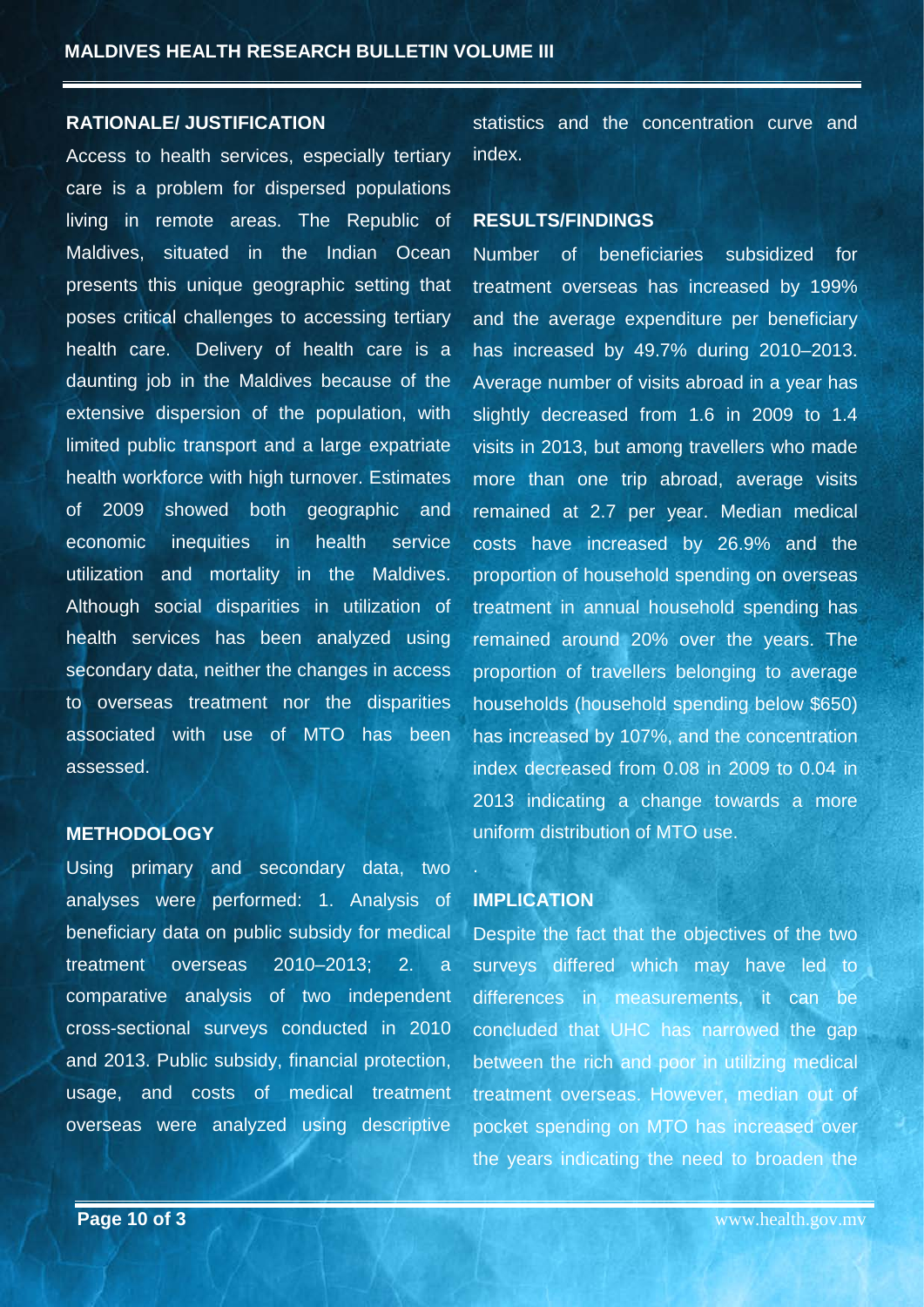benefit package of the UHC program. Further research is needed on the most deprived populations who have not accessed care abroad despite the change in the health financing system in the country.

#### **TO ACCESS FULL ARTICLE***:*

<http://hsm.sagepub.com/content/28/3-4/47>

# <span id="page-10-0"></span>**EFFECT OF EFFICACY ON NURSING PERFORMANCE IN INDIRA GANDHI MEMORIAL HOSPITAL, MALDIVES 2015**

#### **AUTHOR(S)/ CONTRIBUTOR(S):**

Jeeza Hassan, Hongkrailert Nate and SillabutraJutatip **RESEARCH DURATION:** March 2015 - August 2015 **PUBLISHED IN:** Journal of Public Health and Development Vol. 13 No. 2 May - August 2015

#### **OBJECTIVES**

Aim of the research was to study the effect of self-efficacy and collective efficacy on nurse job performance and as well as to examine the relationship between self-efficacy, collective efficacy and nurse job performance in tertiary care hospital, IGMH, Maldives.

#### **RESEARCH QUESTION**

What is the level of self-efficacy and collective efficacy among nurses in the tertiary care hospital, (IGMH), Maldives?

Is there any relationship between self-efficacy, collective efficacy and over all nurse job performance among nurses in the tertiary care hospital, (IGMH), Maldives? What are the factors that influence on nurse job performance in tertiary care hospital, (IGMH), Maldives?

#### **RATIONALE/ JUSTIFICATION**

Positive psychology is a new approach to human resource management and in terms of performance, self-efficacy and collective efficacy agency are one of the major factors that may affect nurse job performance at individual and in group level. In the literature review conducted, it's not identified that such a study is done in Maldives. Overall in the Maldives there are few published studies on nursing job performance. Hence, this study was conducted as a mean to better understand nurse's professional development and how psychological aspect of human behavior affects the nurse performance in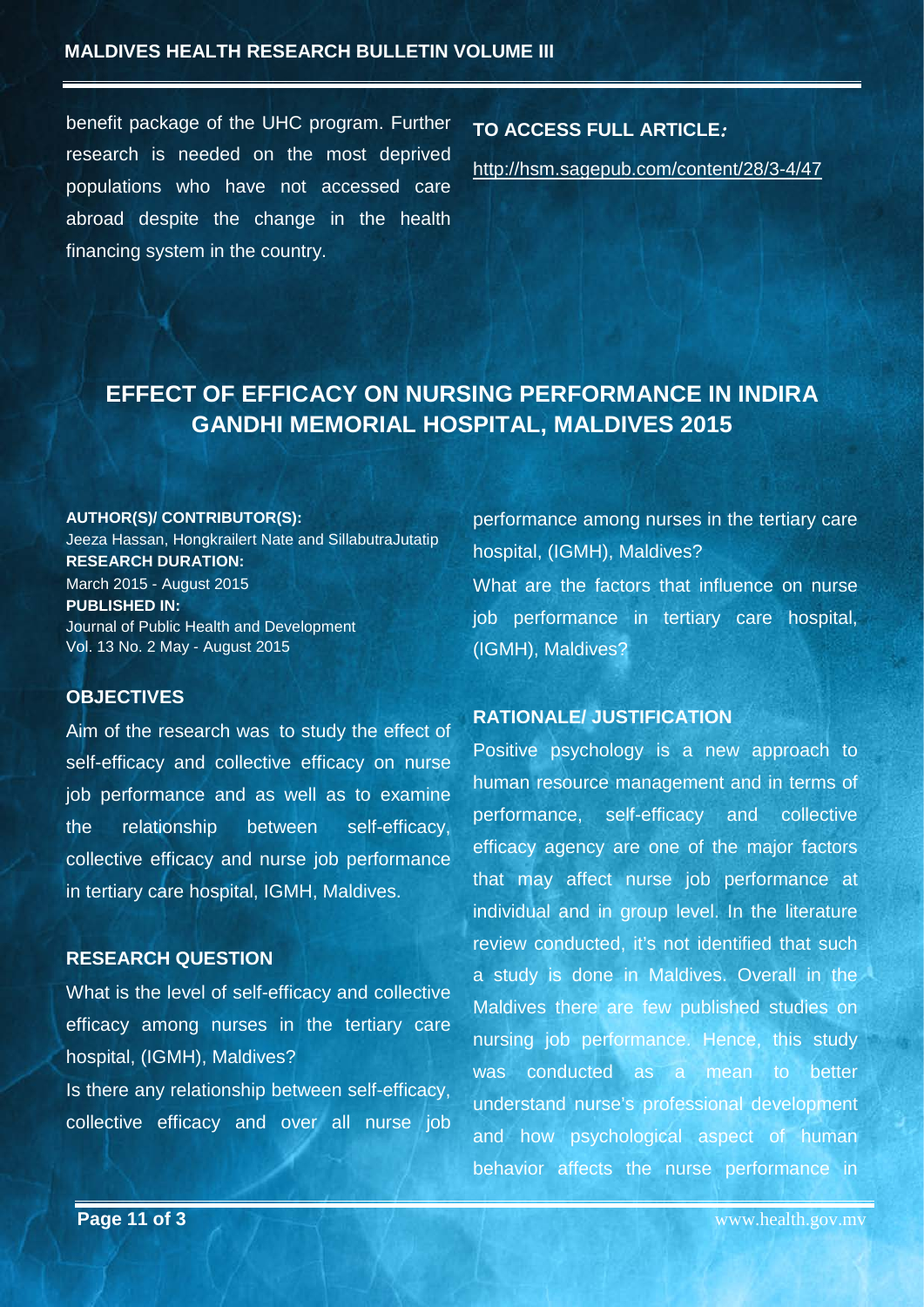their working environment or in hospital, and to study the joint effect self-efficacy and collective efficacy on nurse job performance in tertiary care hospital, Maldives.

#### **METHODOLOGY**

A descriptive cross sectional study was conducted among registered nurses working in IGMH, Maldives. The following formula was used to determine the sample size

 $n = \frac{Z^2 N \sigma^2}{Z^2 \sigma^{2 + (N-1)E^2}}$  by using stratified random sampling data was collected from registered nurses working currently in 14 different wards/units. Data was collected using self administered questionnaire and total of 238 registered nurses participated in this study. Descriptive statistics, Pearson correlation coefficient, and stepwise multiple regression were used for data analysis

#### **RESULTS/FINDINGS**

<span id="page-11-0"></span>The result shows that overall task performances as perceived by nurses were at higher level and overall contextual performances were at moderate level. There were correlation between nursing performance and self-efficacy (p<.01). The optimism and

competency significantly predicted nurse job performance (p<.01) and job autonomy and decision making (p, .05).

#### **IMPLICATIONS**

With regard to identified factors that strongly predicts overall nurse job performance. It was recommended hospital administration and nursing administration formulate policy and interventions to improve nurse optimism and competency, commitment, social support, job autonomy and decision making and in addition nursing administration should take intervention to improve individual and group level efficacy especially take collective efficacy into consideration in improving overall nursing and organizational performance.

#### **CONCLUSION**

The results suggested that optimism and competency, commitment, social support and job autonomy and decision making were used to explain overall nurse job performance (pvalue < 0.05)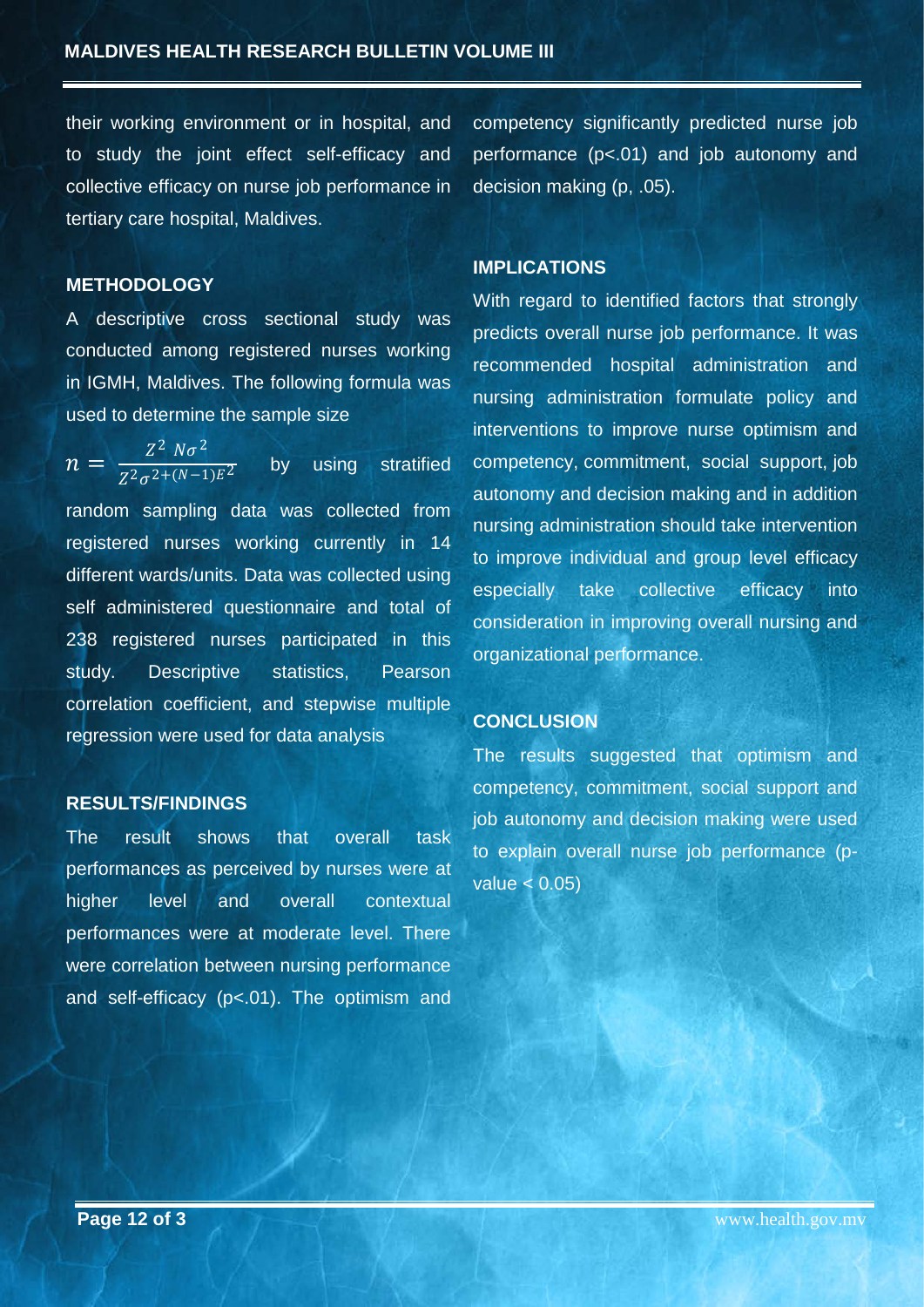### **SCHOOL HEALTH SURVEY 2015**

**AUTHOR(S)/ CONTRIBUTOR(S):** MNDF Medical Services **RESEARCH DURATION:** 10th February 2015 - 29th April 2015

#### **OBJECTIVES**

- (1) Identify health problems in grade one school children in greater Male'.
- (2) Identify the prevalence of pre-existing health conditions among grade one children in greater Male'.

#### **RATIONALE/ JUSTIFICATION**

Health related problems, if not detected and treated, can limit the ability of a child to learn. Healthy students are better learners. School health screenings are often the best way to detect these problems. When a health concern is identified early through a regular school health screening, steps can be taken to access health care needs in order to improve educational as well as health outcomes.

#### **METHODOLOGY**

All the children currently studying in grade one of greater Male' was eligible for the survey. Out of the 2415 students in grade one of 16 schools in Male', 2104 were screened giving coverage of 87.12%. Face to face interview and clinical examination was carried out in a clinical setup at schools.

For the process of data collection every child had to undergo several stages of clinical examination. A reliable parent/ guardian was requested to attend for clarification of child health issues and past medical history. The information obtained from these three stages were gathered into the health record sheet.

#### **RESULTS/FINDINGS**

The majority of children were seven years of age with 50.4% (1061) followed by six-year age group with 48.6% (1023) among all the children screened. Body Mass Index (BMI) among the screened children shows 41% (857) of the students are in normal weight while 22% (472) of children are overweight and obese only 37% (775) showed to be underweight. The leading problem noticed in this survey was poor oral health. 26% (554) of children had dental problems and mostly dental caries. Out of these 554 children, 45% of the cases were newly identified during the health screening program. There is a high number of visual acuity problem observed, accounting 16% (343) among all screened students. Out of these 343 children, 42% of the cases were newly identified during the health screening program. Most importantly, male children out numbers females in all disease conditions. Furthermore, 896 (43%) out of 2104 students were identified of having pre-existing medical conditions and referred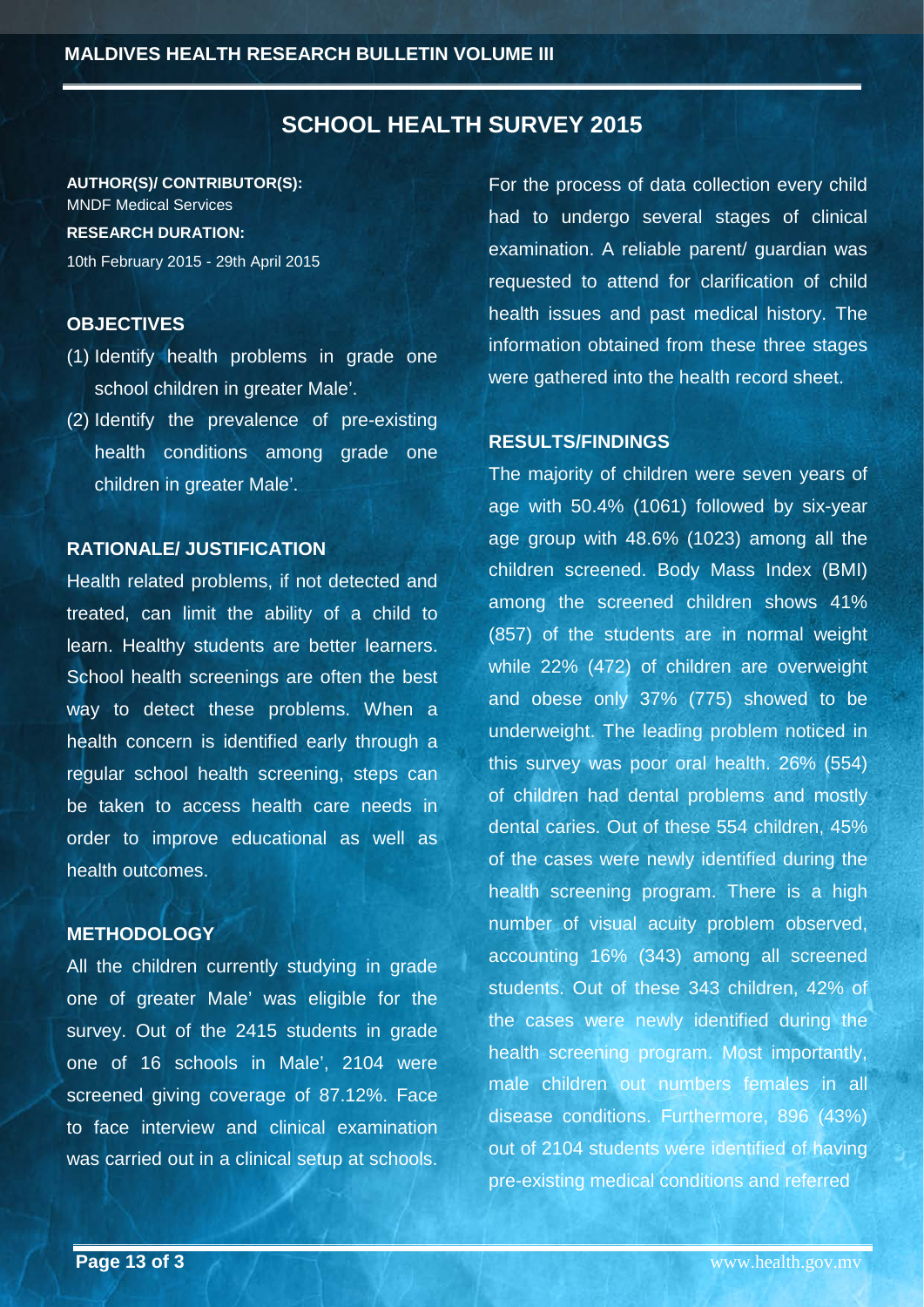#### **MALDIVES HEALTH RESEARCH BULLETIN VOLUME III**

to specialists for further care and management. Most of the referred students were having dental conditions which comprises of 48% of the total referrals.

#### **IMPLICATION**

The data collected in this survey includes useful information which pursued the team to process, analyse and to come up with a broader picture of the general health of the screened population. The findings obtained

from this survey would be helpful in planning and implementing policy decisions within the educational and health sector.

#### **CONCLUSION**

This survey although went onto find out some of the existing medical problems with grade one students of Male' schools, it did not divulge into the causative factors of these causes. Future studies may be undertaken to establish cause and effect which would help policy makers to target their intervention.

# <span id="page-13-0"></span>**EVALUATION OF CRITICAL SUCCESS FACTORS FOR TELEMEDICINE IMPLEMENTATION**

#### **AUTHOR(S)/ CONTRIBUTOR(S):**

MariyamNazviya **RESEARCH DURATION:** June 2009 -August2009 **PUBLISHED IN:** International Journal of Computer Applications – Jan 2011, Vol 12, No.10

#### **OBJECTIVES**

To critically evaluate factors affecting the success of telemedicine projects in Maldives.

#### **SPECIFIC OBJECTS**

(1) To synthesise on available literature and previous telemedicine projects to find the factors affecting telemedicine in Maldives.

- (2) To carry out interviews and discussions with relevant people to understand and analyse the common barriers hindering successful implementation of telemedicine and to identify the success factors for implementing telemedicine.
- (3) To provide recommendations for implementing telemedicine successfully in Maldives by reviewing existing standards and correlating to findings of this research.

#### **RESEARCHQUESTION**

- (1) What factors mostly affect implementation of telemedicine in Maldives?
- (2) What are the common barriers and challenges faced by the users and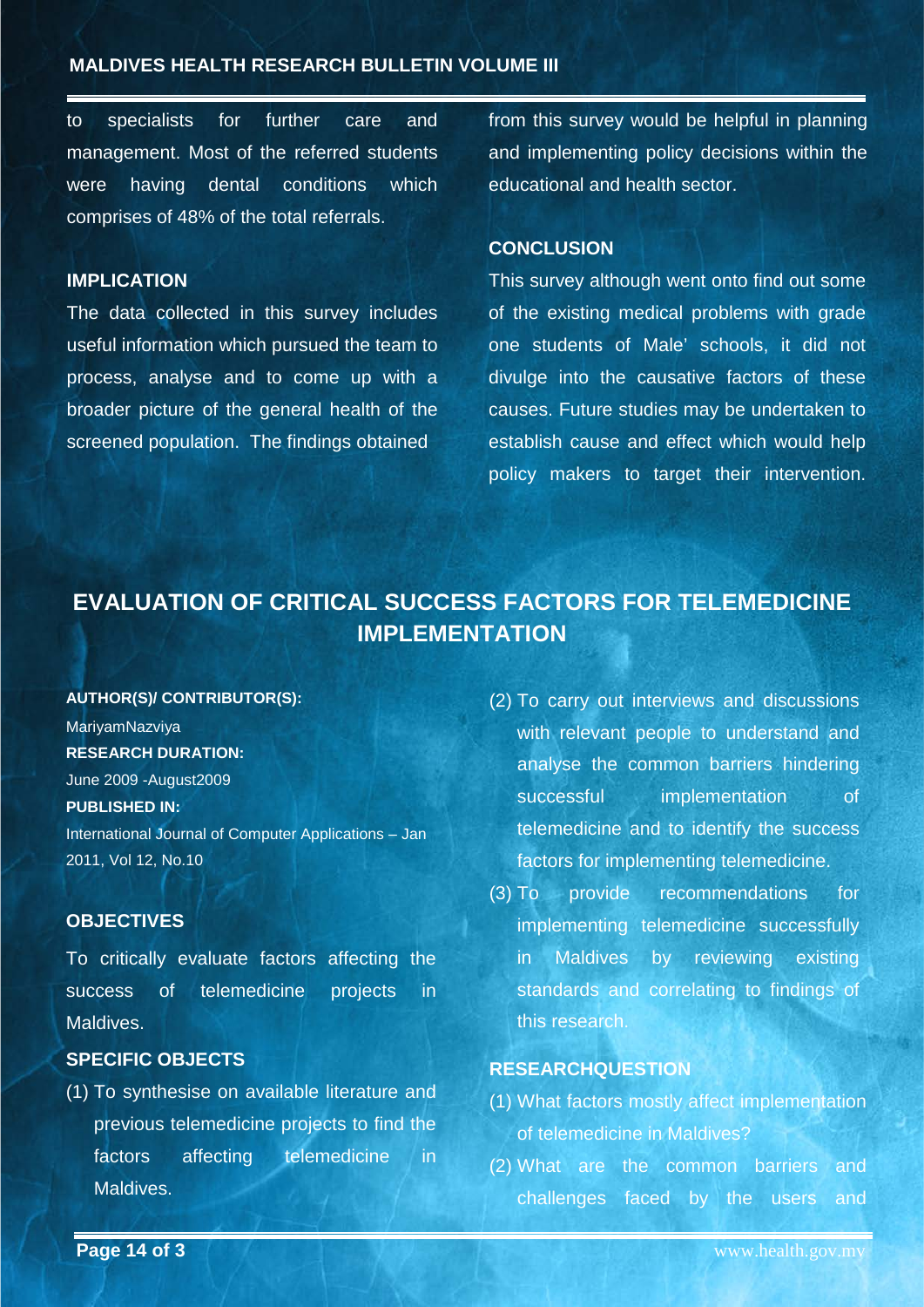| administrators | with         | regards      | to         |
|----------------|--------------|--------------|------------|
| implementing   | telemedicine | $\mathsf{I}$ | <b>The</b> |
| Maldives?      |              |              |            |

#### **RATIONALE/ JUSTIFICATION**

Although, there is a significant potential in Maldives to utilise telemedicine for delivery of health services, attempts in the past have not been very successful. Short evaluations on the past telemedicine projects by various external consultants have identified to some extent some of the reasons that contributed to the past failure of the projects. However, no comprehensive study has yet been done to analyse the critical success factors for implementing telemedicine. Furthermore, triangulation and relating to the previous experience of telemedicine will be valuable for the health sector of the Maldives especially as the government of Maldives is in the process of reviving telemedicine projects.

#### **METHODOLOGY**

This research study is designed to be an exploratory qualitative study. As the primary purpose of this research is to identify the factors which critically impact on the implementation of telemedicine it was thought to adopt an exploratory research design as this method provides valuable insights, and allow to ask questions which shed light to the phenomenon being studied in a useful way. As such, the main data collection method approach and analysis have been done based on the information derived from the transcripts of interviews, focus group discussion and past reports relevant to the topic.

#### **RESULTS/FINDINGS**

The findings of the research indicate that the critical success factors that were identified for successful telemedicine projects in Maldives include:

- a) Supporting government regulations and policies,
- b) Adopting standardised project management practices,
- c) Increasing public acceptance,
- d) Increased political commitment and support,
- e) Availability of technological infrastructure,
- f) Availability of financial support,
- g) Clear definition of legislation,
- h) Clearly defined protocols and referral mechanisms,
- i) Trained personnel, and
- j) Communication among stakeholders.

The analysis of the data also assisted to identify the key stakeholders for telemedicine projects in Maldives and these were noted to be (a)Policymakers and managers (including those in rural islands), (b)Clinical staff (doctors, nurses, community health workers) (c)Information Technology support staff, (d)Internet service providers and (e)End-users or public.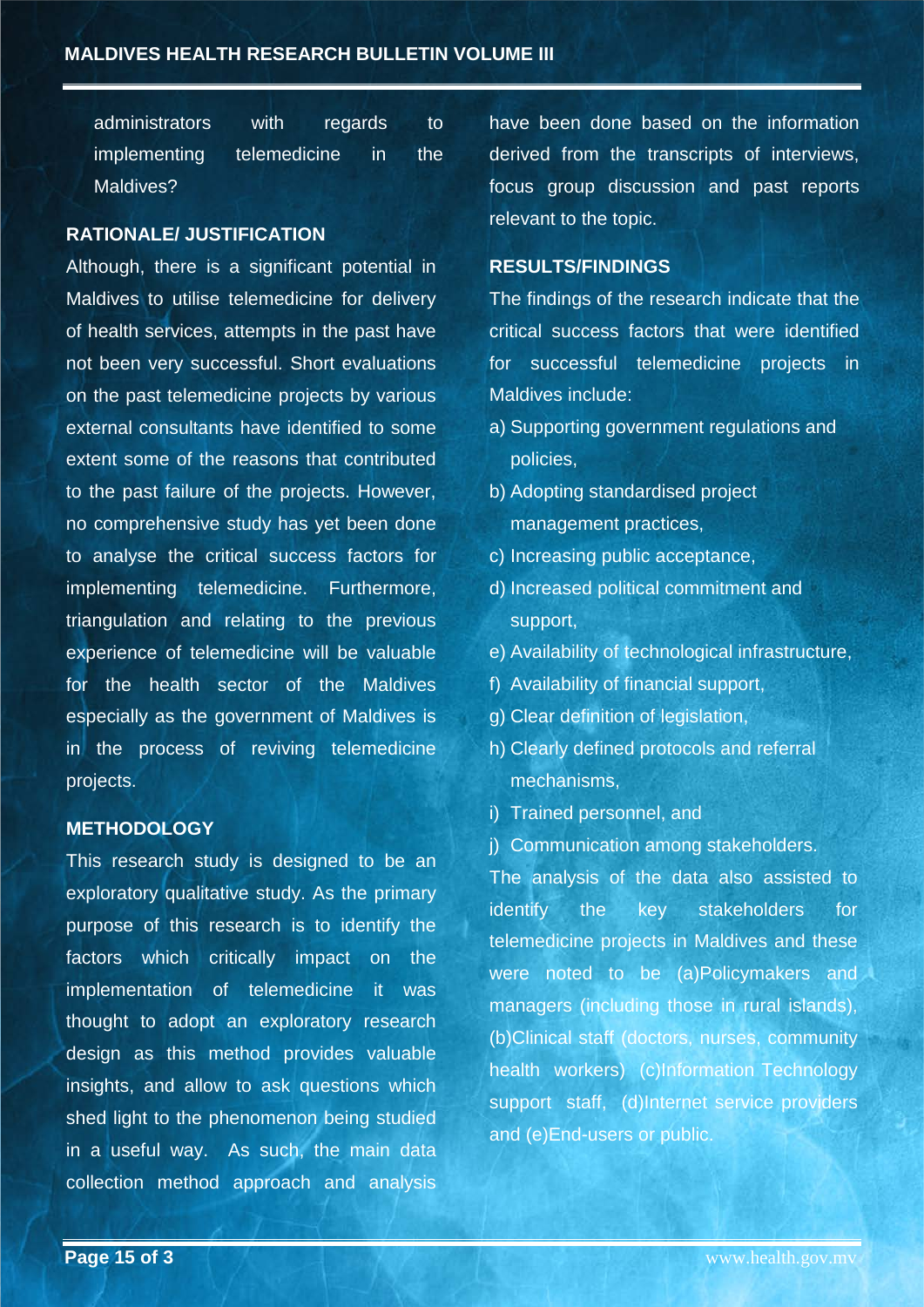The common barriers and challenges for telemedicine implementation in Maldives were identified to be financial constraints. limitation of technological infrastructure, limitation of human resource capacity in the rural areas, lack of public awareness and community sensitisation on telemedicine, limitation of trust within the health system, commitment from politicians, commitment from other stakeholders and limitations on the legislative support for telemedicine.

#### **IMPLICATION**

- a) Financial constraint: advocate the use of telemedicine and the potential benefits to the Maldivian society so that external donors and funding agencies will be justified in investing telemedicine activities.
- b) Technological infrastructure: explore options that are most feasible and involve the ISP to understand and to get an overview of technological infrastructure such as the e-government network or other such networks which can be shared to generate cost effective results.
- c) Human resource capacity: allocating budget specifically for short term and long term training and sending committed staff to take part in these trainings.
- d) Community or public sensitisation: having awareness programs through the

public media, conferences and workshops on the benefits with telemedicine.

- e) Building trust within the health system: this is a challenge that will take time to accomplish as people's perception and trust can be built over a period of time, given that quality system exists in practice.
- f) Political commitment: steadfast commitment from ministers and other political people has to be in place by the government so that it reflects on the existing policies of the health sector.
- g) Commitment from all stakeholders: commitment can be increased by active participation of all stakeholders and making them more involved in the Systems Development Life Cycle.
- h) Legislative support: legal experts need to be involved from the beginning to formulate legislations pertaining to telemedicine and include the relevant components in legal documents such as The Health Act or Patient Confidentiality Act

The study provides and insight into the situation of the Maldives and identification of the factors is intended to help in future planning of such project.

#### **CONCLUSION**

This qualitative exploratory research carried out on implementing telemedicine in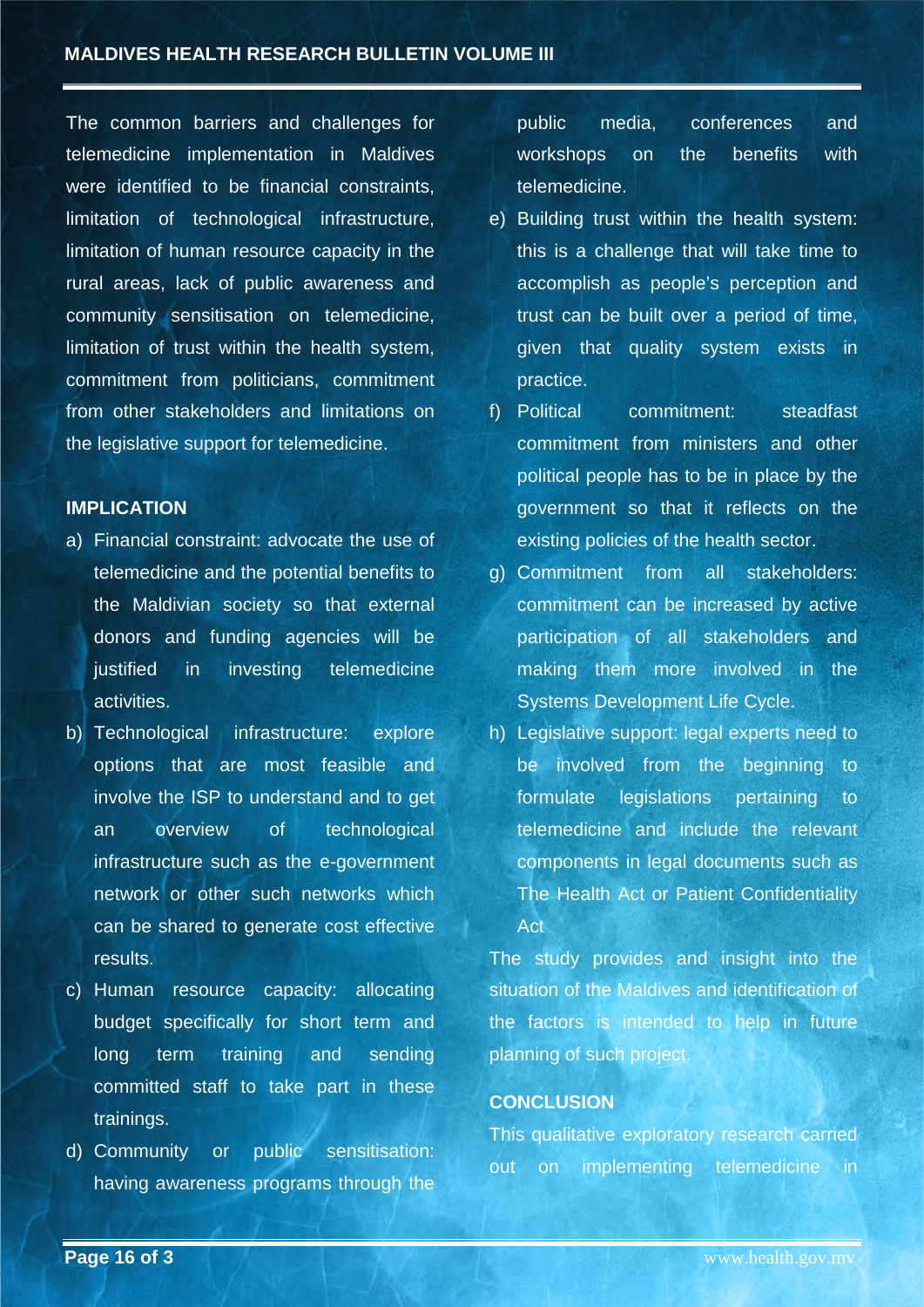Maldives has identified several CSF namely supporting government regulations and policies, adopting standardized project management practices, increasing public acceptance, increased political commitment and support, availability of technological infrastructure, availability of financial support, clear definition of legislation, clearly defined protocols and referral mechanisms, trained personnel, and communication among stakeholders.

Although it will take a lot of commitment, time and effort to address these critical success factors, the long term benefit of increased accessibility and improving the health status of the country maybe worth the investment. Long term cost benefits are also expected to be seen with proper implementation and success of telemedicine projects.

#### **TO ACCESS FULL ARTICLE:**

[http://www.ijcaonline.org/volume12/number](http://www.ijcaonline.org/volume12/number10/pxc3872304.pdf) [10/pxc3872304.pdf](http://www.ijcaonline.org/volume12/number10/pxc3872304.pdf)

# <span id="page-16-1"></span><span id="page-16-0"></span>**ONGOING RESEARCH/SURVEYS CONDUCTED BY MINISTRY OF HEALTH**

# <span id="page-16-3"></span><span id="page-16-2"></span>**RAPID ASSESSMENT OF AVOIDABLE BLINDNESS (RAAB) SURVEY IN MALDIVES**

#### **AUTHOR(S)/ CONTRIBUTOR(S):**

Ubeydulla Thoufeeq, TaraprasadDas, Yuddha Sapkota, Health Protection Agency, International Agency for Prevention of Blindness South East Asia Regional Office, LV Prasad Eye Institute, Hyderabad

#### **INTRODUCTION**

RAAB study conducted in Maldives will provide the first population based baseline survey of eye health in Maldivians aged 50 years and over. The survey will provide information that can be used to align existing programs and policies in this target population. This may include policies related to provision of eye care services, health insurance and health promotion and ageing policies. It is also in line with World Health Assembly resolution WHA66.4 supporting the creation of a national baseline in this area.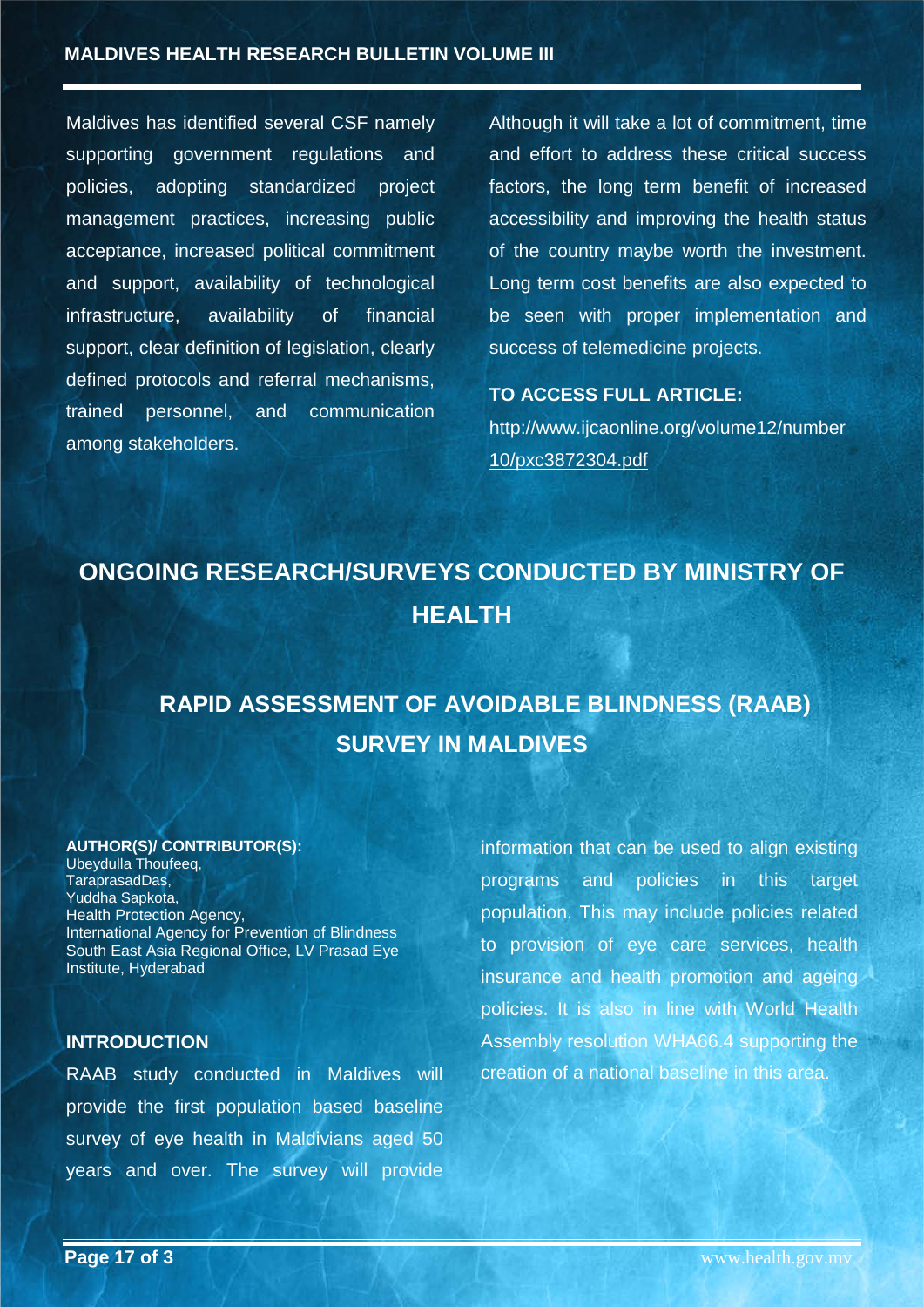#### **OBJECTIVES**

The overall objective of this study is to evaluate magnitude and cause of blindness and impact of eye care services in Maldives. This would include:

#### **SPECIFIC OBJECTIVES**

- (1) Estimating the prevalence and causes of avoidable blindness and visual impairment in people aged 50 and above.
- (2) Assess cataract surgical coverage
- (3) Identify the main barriers to the uptake of cataract surgery
- (4) Measurable outcome after cataract surgery

#### **METHODOLOGY**

The latest population and household data were used to create 768 study clusters, with population of 325 to 500 per cluster, covering 341,848 people in 20 atolls and the capital Male. The sample size was calculated with the assumed prevalence of blindness at 4.2% among people aged 50 years and above with 20 % tolerable error, 95 % confidence interval, and 90% response rate. The team was trained

in the survey methodology and inter observer variation was measured. A pilot study was done to enrolling and examining eligible participants in a door-to-door visit using RAAB5 protocol and the PEEK android smart phone version 1.24

#### **STATUS OF THE RESEARCH/SURVEY**

The RAAB survey protocol received approval from National Health Research Committee in early February this year. A training workshop was conducted thereafter to train two survey teams. Survey was piloted in K. Huraa on 10 February 2016. Following the piloting, field data collection was started on 13 February 2016 in Male region as well as atolls. Data collection was completed in all of the selected 62 clusters in Maldives on 28 March 2016.

Data collection of RAAB survey has been completed on 28 March 2016. RAAB survey data is presently undergoing analysis and survey results are expected to be disseminated by the end of April 2016.

## **MALDIVES DEMOGRAPHIC AND HEALTH SURVEY 2016**

#### <span id="page-17-0"></span>**AUTHOR(S)/ CONTRIBUTOR(S):**

Ministry of Health with technical assistance from ICF International

#### **INTRODUCTION**

The first Demographic And Health Survey (DHS) was conducted in Maldives in 2009 with the main objective of obtaining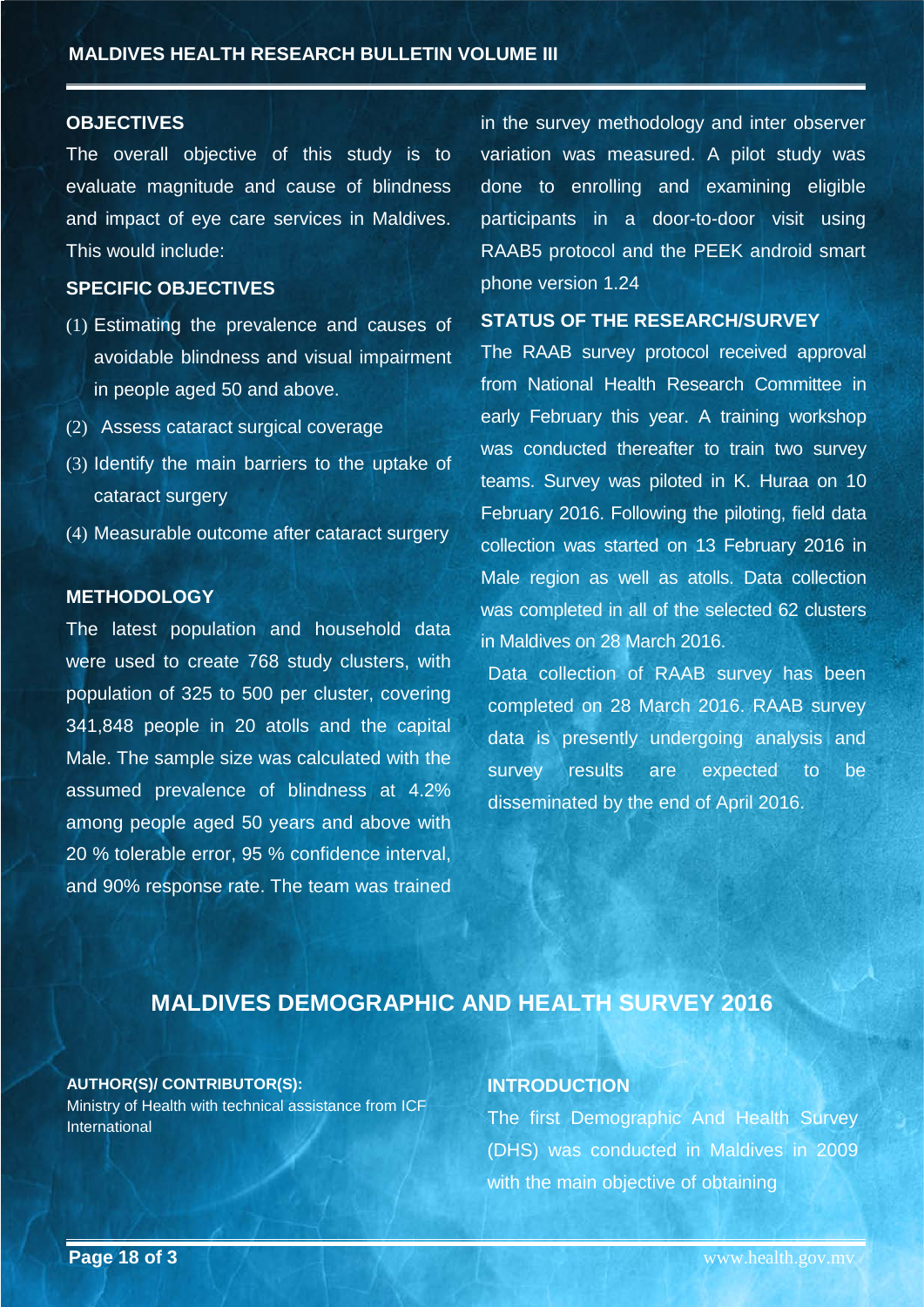internationally comparable data on key demographic rates and to capture the health situation of specific subgroups of the population such as women, children (especially under 5 year olds), men and youth.

Maldives Demographic and Health Survey 2016 is being conducted by Ministry of Health with technical support from an international expert agency known as ICF International. ICF International is the main implementing agency of the worldwide Demographic and Health Survey Program

#### **OBJECTIVES**

- (1) To provide standard comprehensive socio-demographic & health indicators.
- (2) Establish a system of data availability for trend analysis and measure progress.
- (3) Fill in data gaps in monitoring program efforts and contribute to monitor developmental goals and strategies.

#### **METHODOLOGY**

The research design utilized for this survey will be a cross-sectional survey design where all the relevant demographic and health indicators from the targeted survey population group will be obtained during the same period of time.

In order to achieve the objectives of the 2016 MDHS, a stratified national sample of about 8000 households will be selected.

All women age 15-49 and all men age 15-49

the individual interview. A sample of 266 clusters consisting of enumeration areas (or census blocks) as delineated for the 2014 Population Census will be selected in the first stage.

The MDHS 2016 involves three questionnaires: 1) a household questionnaire (which includes biomarker measures (height and weight) and recording of anaemia testing results),2) A questionnaire for individual women aged 15- 49 years, and 3) a questionnaire for individual men aged 15-49 years. These questionnaires have been originally developed for the international DHS Program, but they have been adapted to the Maldivian situation and needs*.* 

#### **STATUS OF THE RESEARCH/SURVEY**

The survey was pre-tested in Male' and K. Guraidhoo during the month of October 2015. This was followed by a 5 weeks of intense training of around 47 enumerators in the month of February 2016. After the training, the enumerators have been operationalized and are currently involved in data collection. This data collection will take place for the coming  $5 - 6$  months during which the enumerators will visit around 147 islands throughout Maldives to complete data collection.

It is expected that the results of this survey will be disseminated in 2017.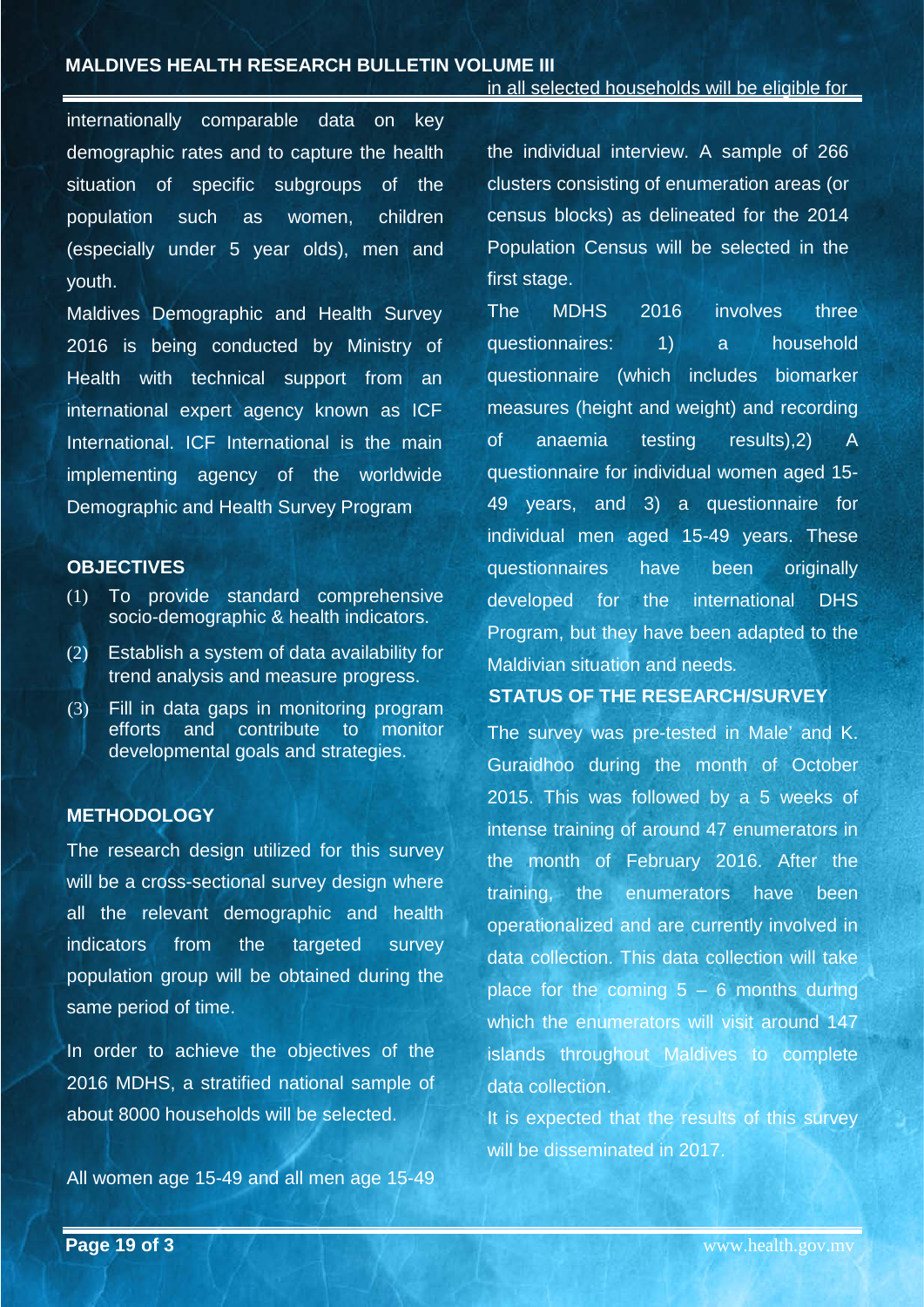## **NATONAL HEALTH RESEARCH PRIORITY AREAS**

<span id="page-19-0"></span>Priority setting for health research is an important task undertaken to meet the needs of the health seekers as well as the health system. During this process the policy makers and other key decision makers can give guidance to the areas of health that need to be researched in a particular area/ country. Health research priority list also facilitates the effective utilization of resources and pools these resources to health issues that are most significant for a particular community and/or country. The list below is the most recent health research priority list, which was compiled through a rigorous process of prioritizing by relevant stakeholders. This list will be routinely updated to meet the demands of health issues that need to be researched within the Maldives.

- 1. Cardiovascular diseases
- 2. Non Communicable Diseases / NCDs
- 3. Thalassaemia
- 4. Infertility
- 5. Cancer
- 6. Expenditure of Health Care delivery
- 7. Pattern of local trend health professionals in system
- 8. Social issues and its burden on Health
- 9. Kidney diseases
- 10. Sustainability of universal health insurance scheme
- 11. Communicable Diseases / CDs emerging and re-emerging infectious diseases
- 12. Obesity in Maldivian population (adult and childhood obesity)
- 13. Diet and nutrition
- 14. Challenges to successful implementation of health policy
- 15. Health care quality management
- 16. Retention of Local trained health professionals in health sector
- 17. Mechanism of providing quality health care and essential medicine to Maldivian population
- 18. Maternal and child health including birth defects
- 19. Contraceptive use
- 20. Adolescent health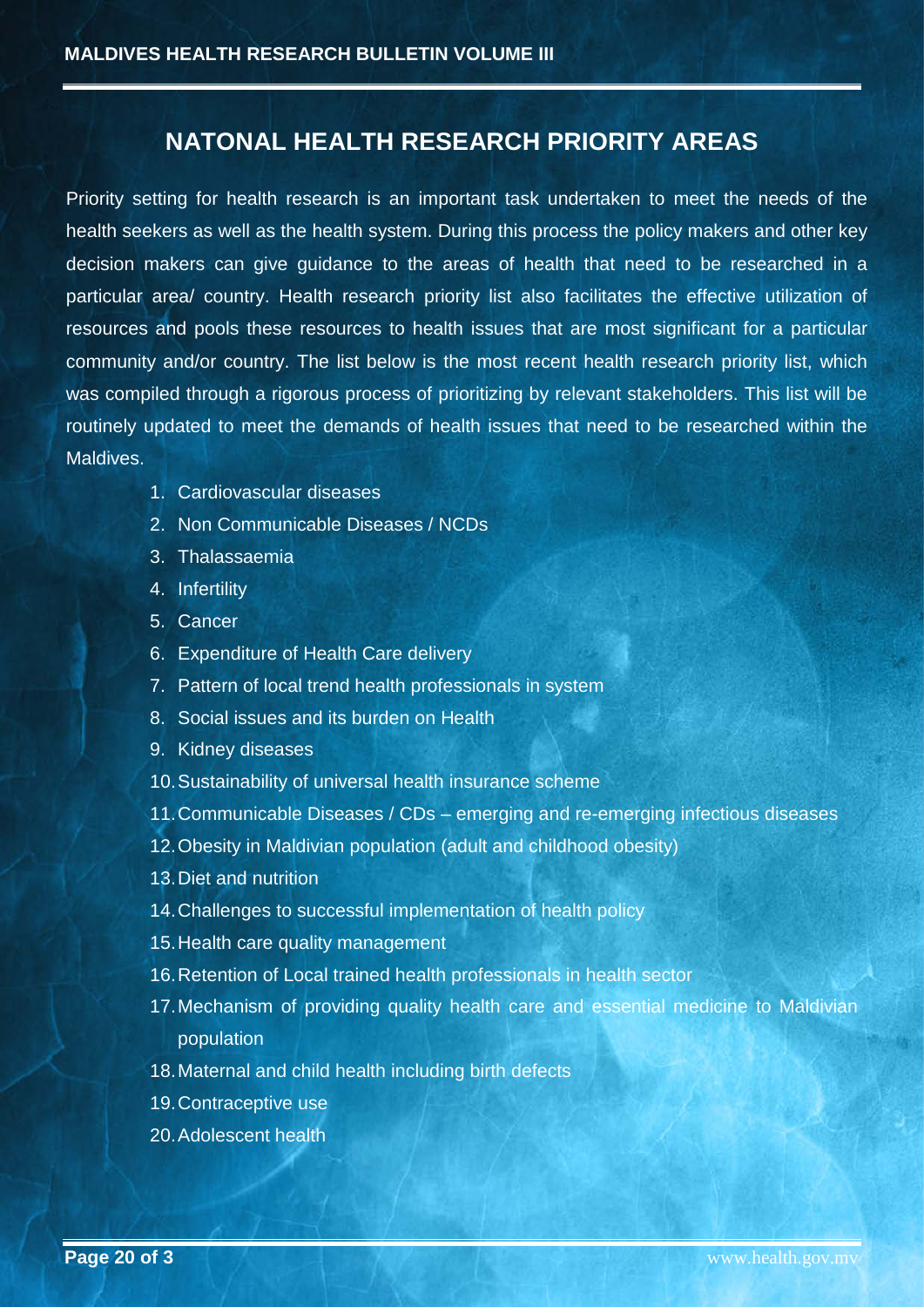# <span id="page-20-0"></span>**NATIONAL HEALTH RESEARCH COMMITTEE AND PROCEDURE**

The National Health Research Committee (NHRC) was established in 1999. It was established as per a strategy outlined in the Health Master Plan 1996-2005 in order to strengthen the development and implementation of research relating to the health sector, and also with the recommendation of WHO to develop and establish ethical and research guidelines. The Health Information and Research Section of Planning and International Health of Ministry of Health is the secretariat of this Committee.

Since the establishment of the NHRC, the government decided that all research related to health be submitted to the NHRC and its approval be sought before implementation. In this regard, the Ministry of Health issued a circular (23-C3/99/C-24) on August 15, 1999 to implement this strategy effective from September 01, 1999. With effect from this date, the NHRC received several research proposals for approval. A guideline was developed to assist researchers such as medical and nursing practitioners, programme managers and students in developing research proposals for submission to the NHRC.

#### **APPLICATION FOR RESEARCH REGISTRATION AND APPROVAL**

Each proposal submitted for approval should have a Research Registration Form completed with it. The Research Registration Form and copies of the guideline can be obtained from the Health Information and Research

Section of Planning and International Health, Ministry of Health and it is also available via the Ministry of Health website [\(www.health.gov.mv\).](http://www.health.gov.mv/)

Proposals should be submitted to the Ministry in print and in electronic form. One copy of the printed proposal should be submitted to the Health Information and Research Section. Proposals can also be mailed to **ppd@health.gov.mv**. In addition, students need to submit their supervisor's endorsement letter along with the proposal.

#### Application forms can be downloaded from:

http://www.health.gov.mv/forms/20\_Research%20Approval%20From.pdf National Health Research Committee, Health Information and Research Section, Planning and International Health,

Ministry of Health: 00 960 32 8887 Email:ppd@health.gov.m

## **Representatives in the National Health Research Committee**

- **1. Ministry of Health** / Director General of Health Services
- **2. Ministry of Health** / Planning and International Health
- **3. Ministry of Health** / Maldives Food and Drug Authority
- **4. Ministry of Health** / Health Protection Agency
- **5. Ministry of Health** / Quality Assurance Division
- **6. Ministry of Health** / Maldives Blood Services
- **7. National Bureau of Statistics**
- **8. Faculty of Health Sciences**
- **9. Indira Gandhi Memorial Hospital**
- **10. Ministry of Law and Gender**
- **11. Ministry of Education**
- **12. Ministry of Islamic Affairs**
- **13. Attorney General's Office**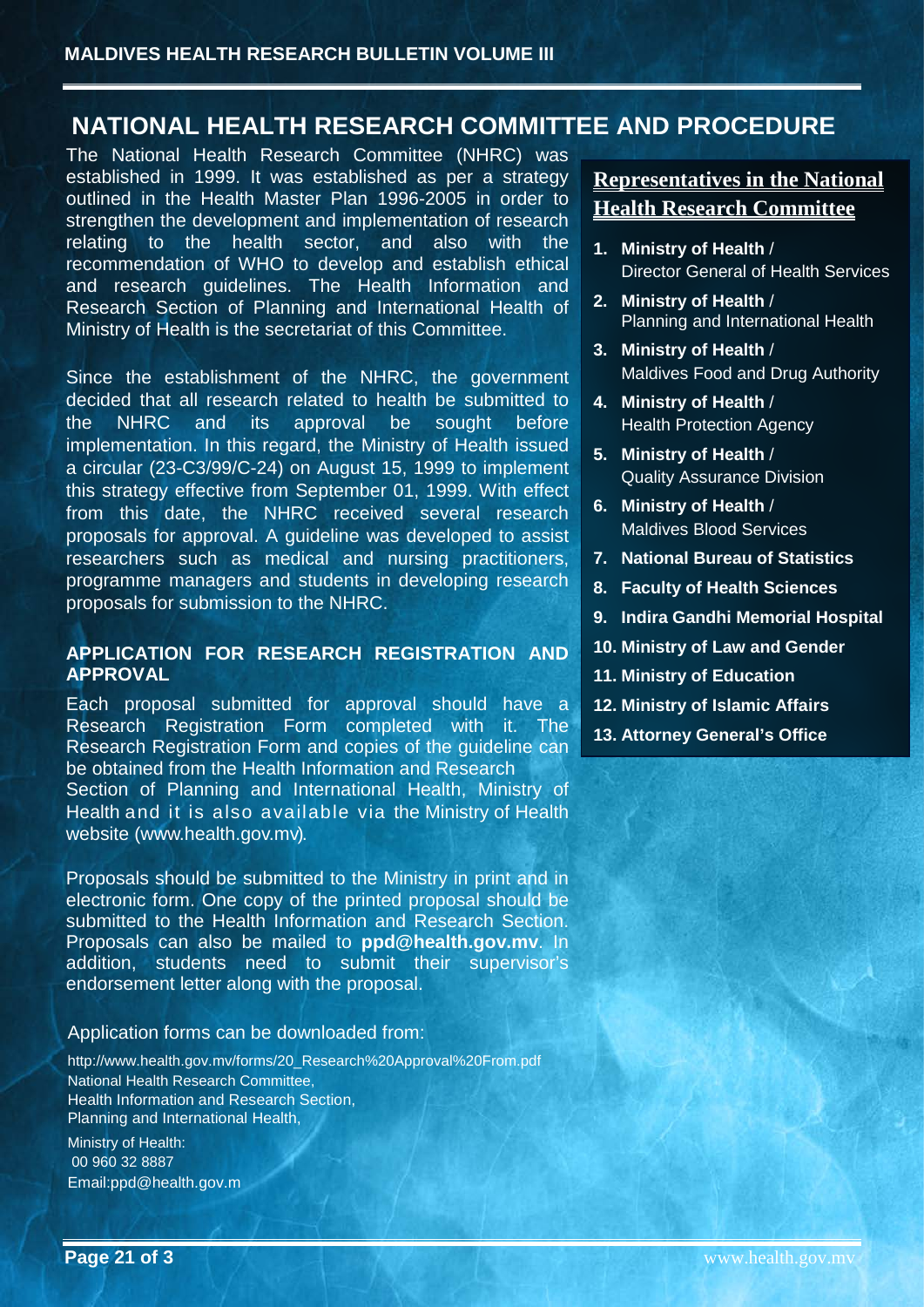# <span id="page-21-0"></span>**NATIONAL HEALTH RESEARCH COMMITTEE APPROVED RESEARCHES 2015/ 2016**

Perception of Perinatal women towards the care given by midwives in Indhira Gandhi Memorial Hospital, Labour room Maldives (Researcher: Asiya Ibrahim)

Effectiveness of the iPad application, "MageyAdu", in enhancing communication in Autistic children (Researcher: MariyamNazviya )

Level of patient's satisfaction and perception on quality of nursing care in the Hemodialysis unit, Male' Maldives (Researcher: Aishath Hamid)

Study of screen based media usage and associated negative health conditions among the adolescents of Maldives. (Researcher: Mohamed Najeeb )

Knowledge, attitude and practice of folic acid/ folate consumption among primigravid women attending RHC/ IGMH (Researcher: AminathNahooda )

Factors leading to prolonged mechanical ventilation in intensive care unit of Indira Gandhi Memorial Hospital: A qualitative study (Researcher: AishathShifaly)

An investigation of the relationship between attachment styles and wellbeing and factors which may influence this relationship among male and female Maldivian university and college students (Researcher: AishathJinanee Ibrahim)

Maldives demographic and health survey 2015/16 (Researcher: Ministry of Health with technical assistance from ICF International)

Reasons for non-compliance with iron chelation therapy among adult thalassaemia patients who are living in Male': A case study (Researcher: GulisthanEasa)

Rapid Assessment of Avoidable Blindness (RAAB) Survey in Maldives Study Protocol and Study Guidelines (Researcher: UbeydullaThoufeeq)

Nonfatal Road Traffic Injuries among Young Adult Motorcyclists In Addu City, Maldives (Researcher: Shifaza Adam Shareef )

Patterns of bullying and victimization among grade 6 and 7 public school students in Male' City (Researcher: Aishath Hassan)

Maldivian student nurses' experiences of their clinical learning environment (Researcher: AminathShiuna)

A Study on Exploration of the reasons why Traditional Chinese Medicine (TCM) is used in Maldives (Researcher: Aishath Ibrahim)